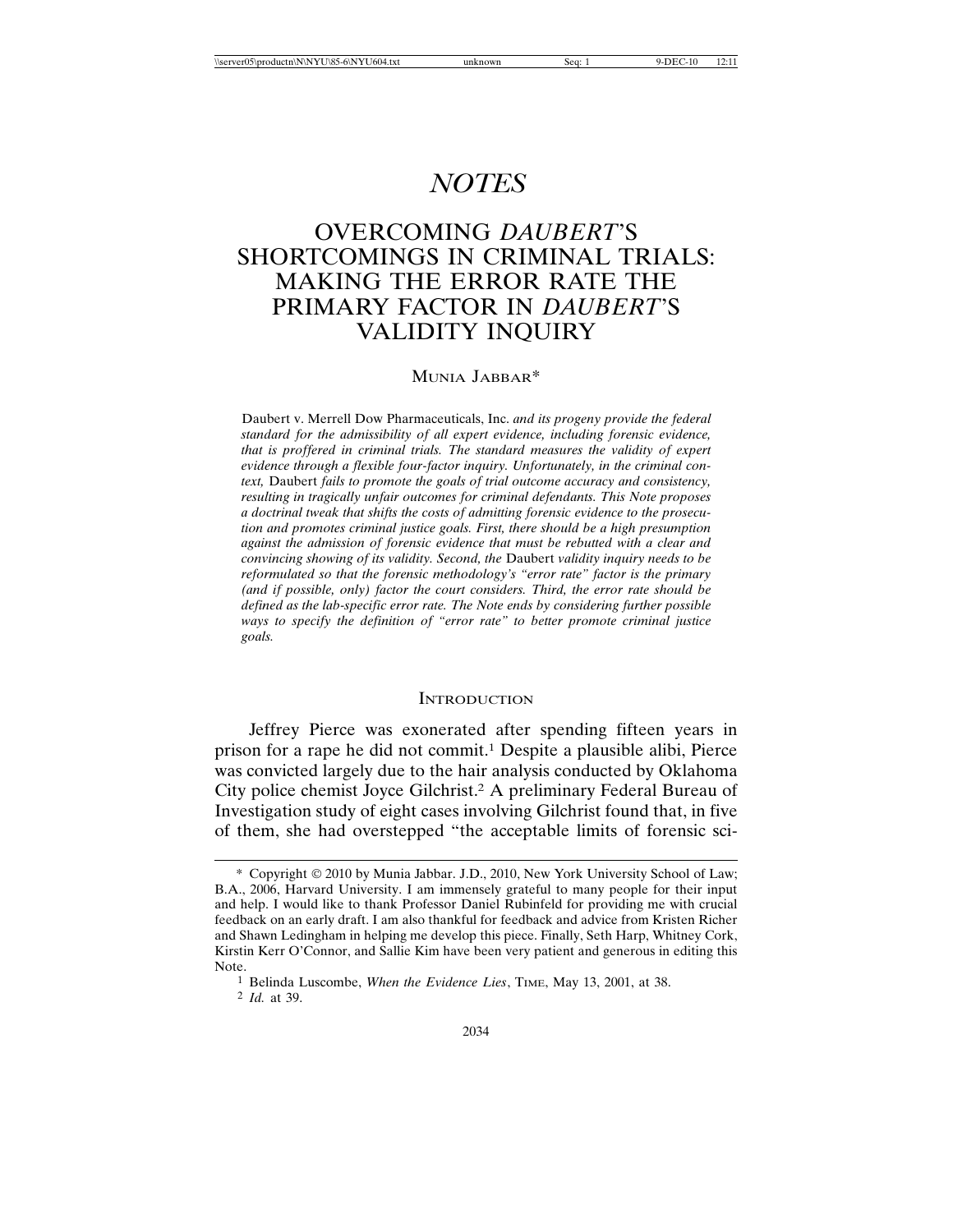ence" by exaggerating the certainty and accuracy of her results.3 The Oklahoma governor ordered a review of thousands of cases in which Gilchrist was involved.4 By the time the review was implemented, however, eleven of the defendants Gilchrist helped convict had already been put to death.5

Gilchrist's careless methods and testimony had gone unaddressed for twenty-one years.6 Her misbehavior is clearly disturbing,7 but it is also alarming that judges continually allowed the crime lab's misleading results and testimony to be admitted at all. The rules for the admission of expert evidence, including forensic evidence, were such that inaccurate but persuasive evidence could be admitted in highstakes criminal trials.

In the federal system and in about half of the states (including Oklahoma, where Pierce was convicted), $8$  the admissibility standard for expert evidence is based on or influenced by the Supreme Court's ruling in *Daubert v. Merrell Dow Pharmaceuticals, Inc.*, 9 which interprets Federal Rule of Evidence 702.10 Under *Daubert*, judges act as gatekeepers to evaluate whether the scientific or technical methodology underlying a proffer of expert evidence is "reliable" enough to be admitted.11 The "central operating construct" of this evaluation is an inquiry into the scientific validity of the methodology.12 This inquiry looks at four flexible factors: (1) testability of the underlying methodology, (2) peer review and publication of that methodology,

9 509 U.S. 579 (1993).

10 FED. R. EVID. 702. Though *Daubert* originally interpreted only the federal rule, the standard has also been adopted by many states. *E.g.*, *People v. Shreck*, 22 P.3d 68, 77–78 (Colo. 2001) (adopting flexible expert evidence standard for Colorado's Rule 702 equivalent and referring to *Daubert* factors as permissible, but not required, to consider).

11 *Daubert*, 509 U.S. at 592.

12 DAVID L. FAIGMAN ET AL., 1 MODERN SCIENTIFIC EVIDENCE: THE LAW AND SCI-ENCE OF EXPERT TESTIMONY 15 (2d ed. 2002).

<sup>&</sup>lt;sup>3</sup> *Id.* at 38 ("Gilchrist got convictions by matching hair samples with a certainty other forensic scientists found impossible to achieve."). For Pierce's suit against Gilchrist and Oklahoma City, see *Pierce v. Gilchrist*, No. Civ-05-1519-C, 2007 U.S. Dist. LEXIS 3191 (W.D. Okla. Jan. 16, 2007).

<sup>4</sup> Luscombe, *supra* note 1, at 38.

<sup>5</sup> *Id.*

<sup>6</sup> *Id.* at 39.

<sup>7</sup> For instance, Gilchrist concealed and altered laboratory reports that could have exonerated defendants. Brandon L. Garrett & Peter J. Neufeld, *Invalid Forensic Science Testimony and Wrongful Convictions*, 95 VA. L. REV. 1, 77 (2009).

<sup>8</sup> Alice B. Lustre, Annotation, *Post-*Daubert *Standards for Admissibility of Scientific and Other Expert Evidence in State Courts*, 90 A.L.R.5th 453, 480–519 (2001). The other states include Alaska, Arkansas, Colorado, Connecticut, Delaware, Idaho, Indiana, Iowa, Kentucky, Louisiana, Maine, Montana, Nebraska, New Mexico, North Carolina, Ohio, Oregon, Rhode Island, South Carolina, South Dakota, Tennessee, Texas, Vermont, West Virginia, and Wyoming. *Id.*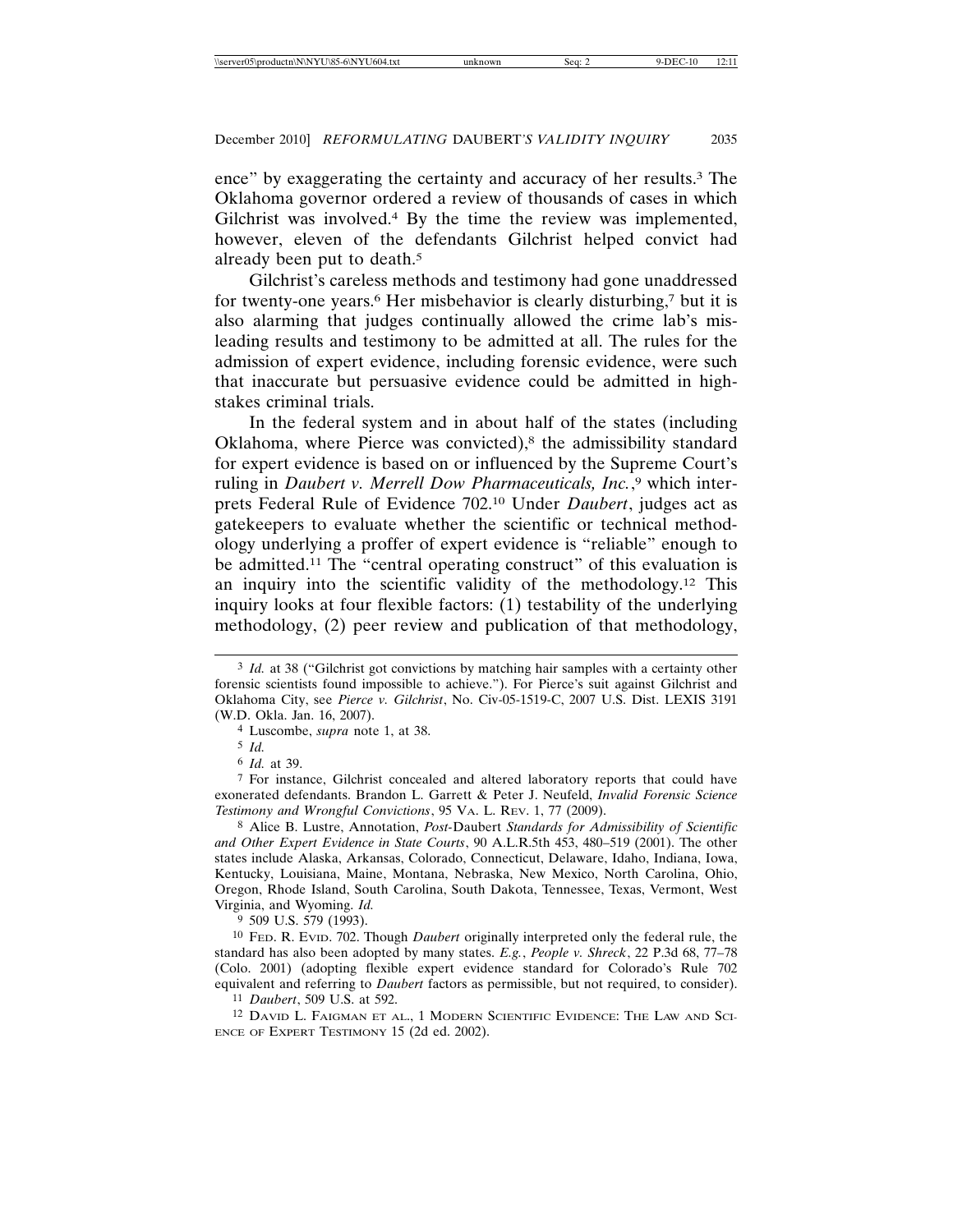(3) error rate, and (4) general acceptance by the relevant scientific community.13

As seen in the Pierce case, relying on the *Daubert* standard does not always produce ideal results in criminal adjudication. There are three reasons for this trend. First, resource-constrained defense attorneys rarely manage to challenge forensic evidence proffered by the prosecution successfully,14 a fact that opens the door to more misleading prosecutorial evidence and increases the likelihood of false convictions.15 Second, there is a high risk that juries will place unfounded emphasis on forensic evidence, thus exacerbating the risk of unfair prejudice. Third, excessive flexibility in the *Daubert* validity factors has led to inconsistent application of the *Daubert* standard and unpredictable admission of expert evidence across jurisdictions.16

Many have offered administrative and legislative solutions to the problem of unreliable expert testimony,<sup>17</sup> while others have also proposed various doctrinal adjustments.18 Some commentators have

<sup>13</sup> *See Daubert*, 509 U.S. at 593–95 (discussing factors).

<sup>14</sup> Robert E. Bernstein, *Expert Witnesses, Adversarial Bias, and the (Partial) Failure of the* Daubert *Revolution*, 93 IOWA L. REV. 451, 460–61 (2008).

<sup>15</sup> *See* Garrett & Neufeld, *supra* note 7, at 33–34 (discussing risks of prosecutors misleading jurors due to expert testimony resource imbalances).

<sup>16</sup> Cassandra H. Welch, *Flexible Standards, Deferential Review:* Daubert*'s Legacy of Confusion*, 29 HARV. J.L. & PUB. POL'Y 1085, 1094 (2006).

<sup>17</sup> *See, e.g.*, Elizabeth L. DeCoux, *The Admission of Unreliable Expert Testimony Offered by the Prosecution: What's Wrong with* Daubert *and How To Make It Right*, 2007 UTAH L. REV. 131, 163 (advocating for trial courts or special masters to review and address pertinent scientific articles); Paul C. Giannelli, *The Abuse of Scientific Evidence in Criminal Cases: The Need for Independent Crime Laboratories*, 4 VA. J. SOC. POL'Y & L. 439, 469–73 (1997) (recommending changes that would lead to independent crime labs); Peter J. Neufeld, *The (Near) Irrelevance of* Daubert *to Criminal Justice and Some Suggestions for Reform*, 95 AM. J. PUB. HEALTH S107, S111–13 (2005) (advocating for independent auditing and national accreditation system).

<sup>18</sup> *See, e.g.*, Andrew Jurs, *Judicial Analysis of Complex & Cutting-Edge Science in the* Daubert *Era: Epidemiologic Risk Assessment as a Test Case for Reform Strategies*, 42 CONN. L. REV. 49, 84–88 (2009) (advocating for appointments of science consultants under modified Federal Rule of Evidence 706). Others have argued for doctrinal reforms that would increase the reliability of expert testimony, though not specifically in the *Daubert* context. *E.g.*, Erin Murphy, *The New Forensics: Criminal Justice, False Certainty, and the Second Generation of Scientific Evidence*, 95 CAL. L. REV. 721, 792–93, 795–97 (2007) (proposing several administrative and doctrinal solutions, including placing burden on government to show scientific technique's legitimacy and instituting threshold error rate for evidence admissibility). Much of the literature on the *Daubert* doctrine focuses on comparisons with the standard under *United States v. Frye*, 293 F. 1013 (D.C. Cir. 1923), for expert evidence admissibility rather than doctrinal reform efforts. *E.g.*, Edward K. Cheng & Albert K. Yoon, *Does* Frye *or* Daubert *Matter? A Study of Scientific Admissibility Standards*, 91 VA. L. REV. 471, 503 (2005) (analyzing empirical differences in trial outcomes in states that have adopted *Frye* or *Daubert*); Paul C. Giannelli, *Admissibility of Scientific Evidence*, 28 OKLA. CITY U.L. REV. 1, 6–9 (2003) (discussing effects of *Daubert* and contrasting it with *Frye*). For a discussion of the *Frye* standard, see *infra* Part I.C.1.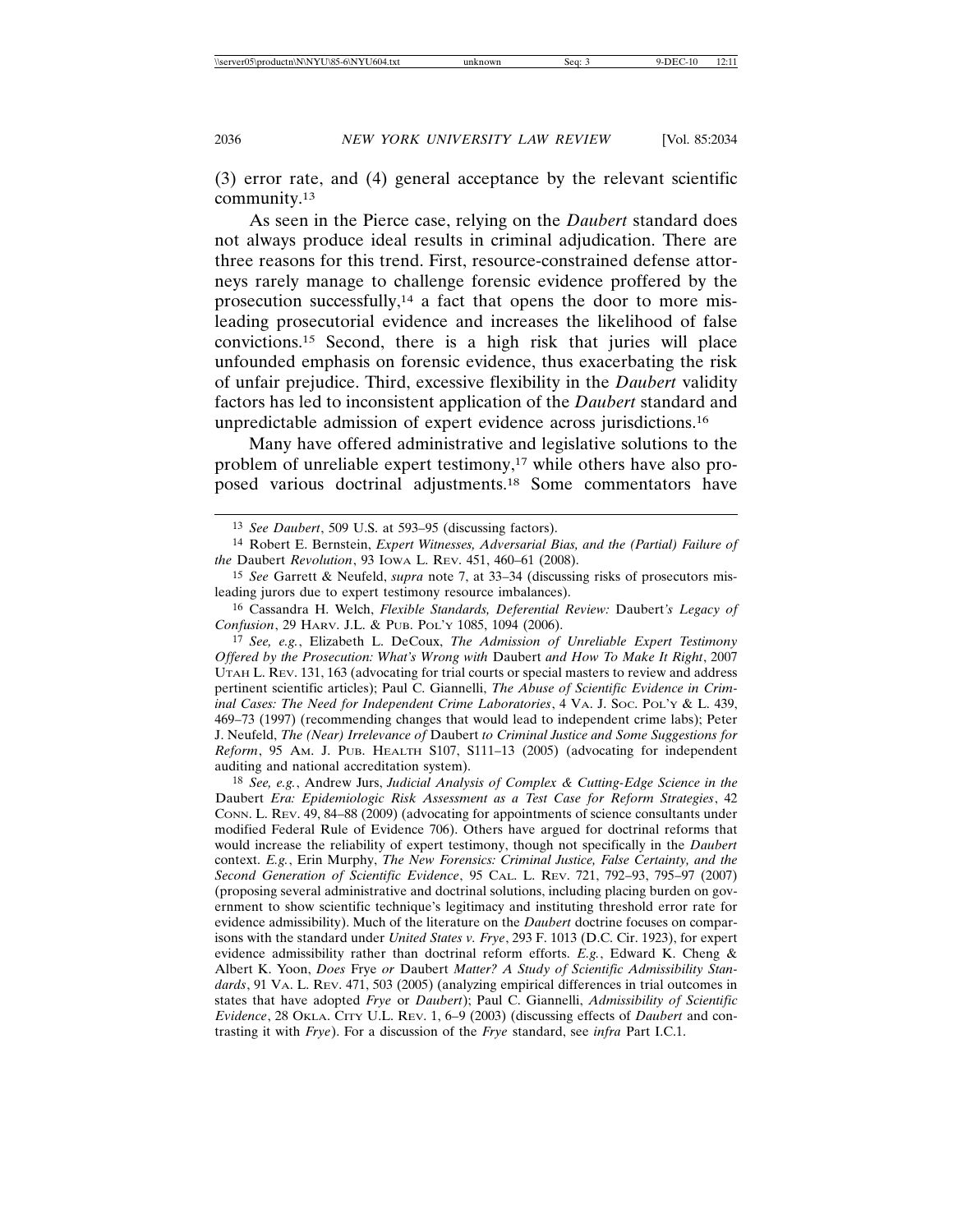argued for a presumption against admitting expert evidence by requiring such evidence to meet a threshold error rate.19 I advance these arguments by proposing a novel doctrinal tweak of the *Daubert* standard for the admissibility of forensic evidence in criminal trials. In this Note, I assert that the error rate should be the primary factor in the validity inquiry under *Daubert*.

I start briefly with a proposition that others have argued: There should be a rebuttable presumption against admitting expert evidence that needs to be overcome by a clear and convincing showing of the evidence's validity. I then use statistical principles to propose a more rigid *Daubert* validity test that must be satisfied to rebut this presumption. Under my reformulated validity inquiry, judges first look at the specific error rate of the scientific or technical methodology as it is practiced in that instance; but I stop short of prescribing a threshold error rate for admissibility. I further propose that two of the other *Daubert* validity factors—general acceptance and peer review and publication—should come in as secondary validity factors if and only if relevant specific error rate information cannot be ascertained. I then analyze two possible ways to further define the error rate factor, both of which hinge on the type of error involved in the evidence proffer.20

This doctrinal adjustment would promote the broad goals of trial outcome accuracy and consistency that underlie all criminal trials. And generally, this would shift the costs of introducing forensic evidence toward the prosecution, closely aligning with fundamental principles of our criminal justice system: that the prosecution has the burden of proving guilt beyond a reasonable doubt, and that society prefers that guilty defendants go free rather than innocent defendants be unjustly condemned.

In Part I, I provide the foundation of my argument by introducing the goals of the criminal justice system, the applicable Federal Rules of Evidence, and the *Daubert* standard itself. In Part II, I discuss the problems with *Daubert* that have arisen in criminal cases. In Part III, I propose my solution for *Daubert* reform. I start by briefly justifying a presumption against the admissibility of expert evidence in light of *Daubert*'s shortcomings. I then reformulate the *Daubert* validity

<sup>19</sup> *E.g.*, Murphy, *supra* note 18, at 796–97. I tentatively reject the idea of an across-theboard threshold error rate for admissibility. A detailed discussion of the merits of a hard threshold are beyond the scope of this Note.

<sup>20</sup> However, since most error rates are only applicable to forensic methodologies, my proposal is largely targeted at forensic evidence. For other types of expert evidence, my proposal leaves *Daubert* largely unchanged. My proposal is not limited to forensic evidence out of necessity—in theory, it works for all expert evidence proffers. However, limiting the discussion to forensic evidence lends clarity, and, because error rates are generally only available for forensic methodologies, my proposal is most effective for those proffers.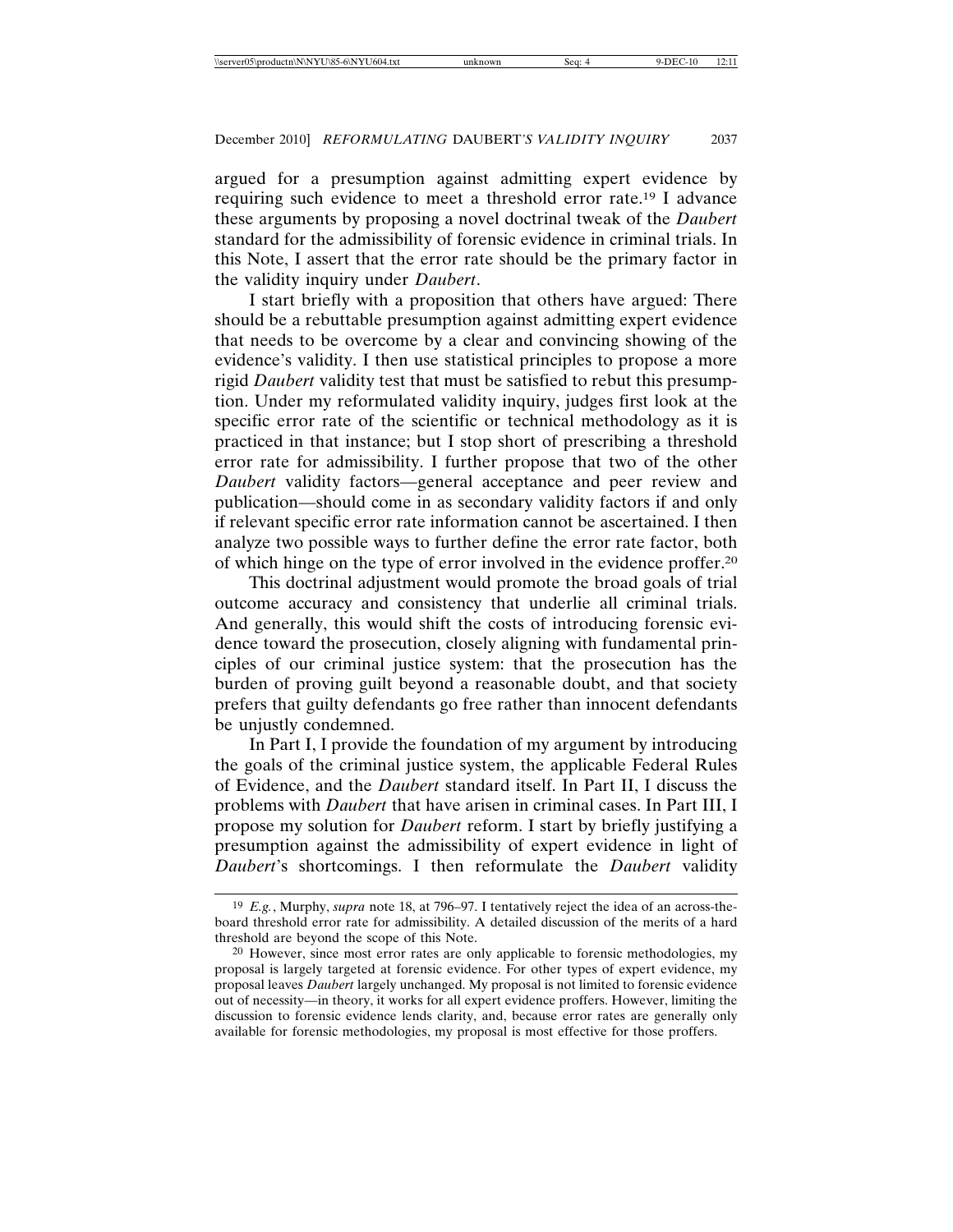inquiry as focusing on the practice-specific error rate of the underlying methodology and discuss ways to clearly define the error rate so as to better serve criminal justice goals.

I

# BACKGROUND: CRIMINAL JUSTICE GOALS, THE FEDERAL RULES OF EVIDENCE, AND THE DAUBERT STANDARD

Any system for expert evidence admissibility should endorse the two normative criminal justice goals of trial accuracy and consistency. Unfortunately, these goals are not well promoted by the current law consisting of Federal Rules of Evidence 702 and 403 and the *Daubert* doctrine that interprets them.

# *A. Two Key Normative Goals of the Criminal Justice System*

There are two key goals of the criminal justice system that would be promoted by a reformulation of the *Daubert* standard.

The first goal is achieving an optimally low level of inaccurate trial outcomes.21 Overall, one wants to avoid both false convictions and false acquittals,<sup>22</sup> but society places a higher priority on preventing false convictions.23 This prodefendant stance is consistent with most normative conceptions of the criminal justice system.<sup>24</sup> In reformulating the *Daubert* standard, I will prioritize mitigating the risk of false convictions even at the cost of increasing the risk of false acquittals.25

The second criminal justice goal is predictability and consistency across cases.26 Predictability is necessary for fairness in the criminal

25 This is in some sense a tradeoff. In setting a burden of proof of "beyond a reasonable doubt," society is more concerned with preventing false convictions than false acquittals. *Id.* This tradeoff translates similarly to rules governing the admissibility of forensic evidence. More concern over false convictions than false acquittals should increase the barrier for the admission of expert evidence if, as is usually the case in criminal trials, it is proffered by the prosecution. *Cf.* Murphy, *supra* note 18, at 793 ("[T]he government should carry a burden of placing before the court continued evidence of a technique's legitimacy.").

26 *See* Robert F. Schopp, *Verdicts of Conscience: Nullification and Necessity as Jury Responses to Crimes of Conscience*, 69 S. CAL. L. REV. 2039, 2100 (1996) ("[A]ny plausible institutional structure for the conventional public morality will include a system of law that

<sup>21</sup> *E.g.*, Vikramaditya S. Khanna, *Double Jeopardy's Asymmetrical Appeal Rights: What Purpose Do They Serve?*, 82 B.U. L. REV. 341, 357 n.75 (2002) (discussing relative social costs of favoring false acquittals to false convictions).

<sup>22</sup> *Id.*

<sup>23</sup> *Id.*

 $24$  For instance, the fact that the burden of proof necessary for a criminal conviction is set at "beyond a reasonable doubt" embodies the criminal justice system's fundamental preference for avoiding false convictions. LARRY LAUDAN, TRUTH, ERROR, AND CRIM-INAL LAW: AN ESSAY IN LEGAL EPISTEMOLOGY 29–30 (2006).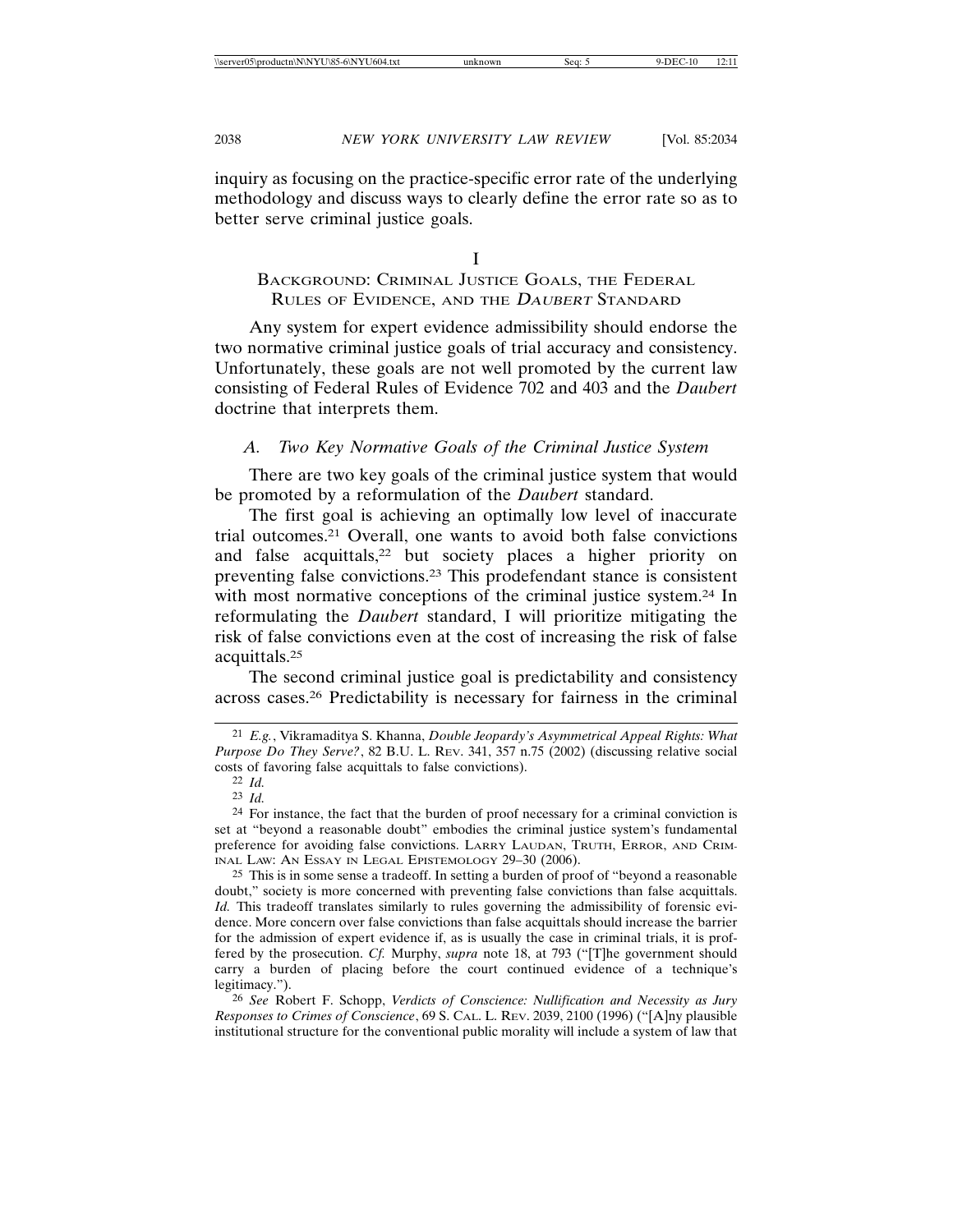justice system as well as for establishing the rule of law consistent with the "fundamental principles of a liberal society."27 The *Daubert* standard should be made clearer in order to promote easy and consistent application. Consistency in the value of admitted evidence should tend to increase the consistency of trial outcomes.28

### *B. Federal Rules of Evidence 702 and 403*

The two Federal Rules of Evidence most relevant to the *Daubert* standard are Rule 702, which governs the admissibility of expert evidence, and Rule 403, which governs the admissibility of nearly all evidence by directing judges to weigh its probative value against any unfair prejudice it may create. *Daubert* directly interprets Rule 702 and implicitly addresses the interaction between Rules 403 and 702.29

#### *1. Rule 702: Expert Evidence Admissibility*

Rule 702 governs the admissibility of expert evidence in the federal system.30 The rule allows "scientific, technical, or other specialized knowledge" to be admitted if it is relevant.<sup>31</sup> Such evidence may be in the form of expert testimony.<sup>32</sup> The expert must be qualified, and her testimony may be "in the form of an opinion or otherwise."33

*Daubert* interpreted Rule 702 to require an investigation into the validity of the testimony.34 This requirement was incorporated into the 2000 amendment to Rule 702 so that "all types of expert testimony

30 Rule 702 states:

If scientific, technical, or other specialized knowledge will assist the trier of fact to understand the evidence or to determine a fact in issue, a witness qualified as an expert by knowledge, skill, experience, training, or education, may testify thereto in the form of an opinion or otherwise, if (1) the testimony is based upon sufficient facts or data, (2) the testimony is the product of reliable principles and methods, and (3) the witness has applied the principles and methods reliably to the facts of the case.

33 *Id.*

can represent that conventional morality in a relatively consistent, predictable, and enforceable manner . . . .").

<sup>27</sup> *Id.*

 $28$  This is illustrated by the fact that the quality of expert evidence heard by the jury affects the jury's final decision. *See* Garrett & Neufeld, *supra* note 7, at 33–34 (explaining that invalid expert testimony can "lead[ ] the jury to draw incorrect conclusions").

<sup>29</sup> Daubert v. Merrell Dow Pharm., Inc., 509 U.S. 579, 595 (1993).

FED. R. EVID. 702.

<sup>31</sup> *Id.*

<sup>32</sup> *Id.*

<sup>34</sup> *Daubert*, 509 U.S. at 589–90; *see also infra* Part I.C.2 (outlining *Daubert* standard in light of Rule 702's adoption).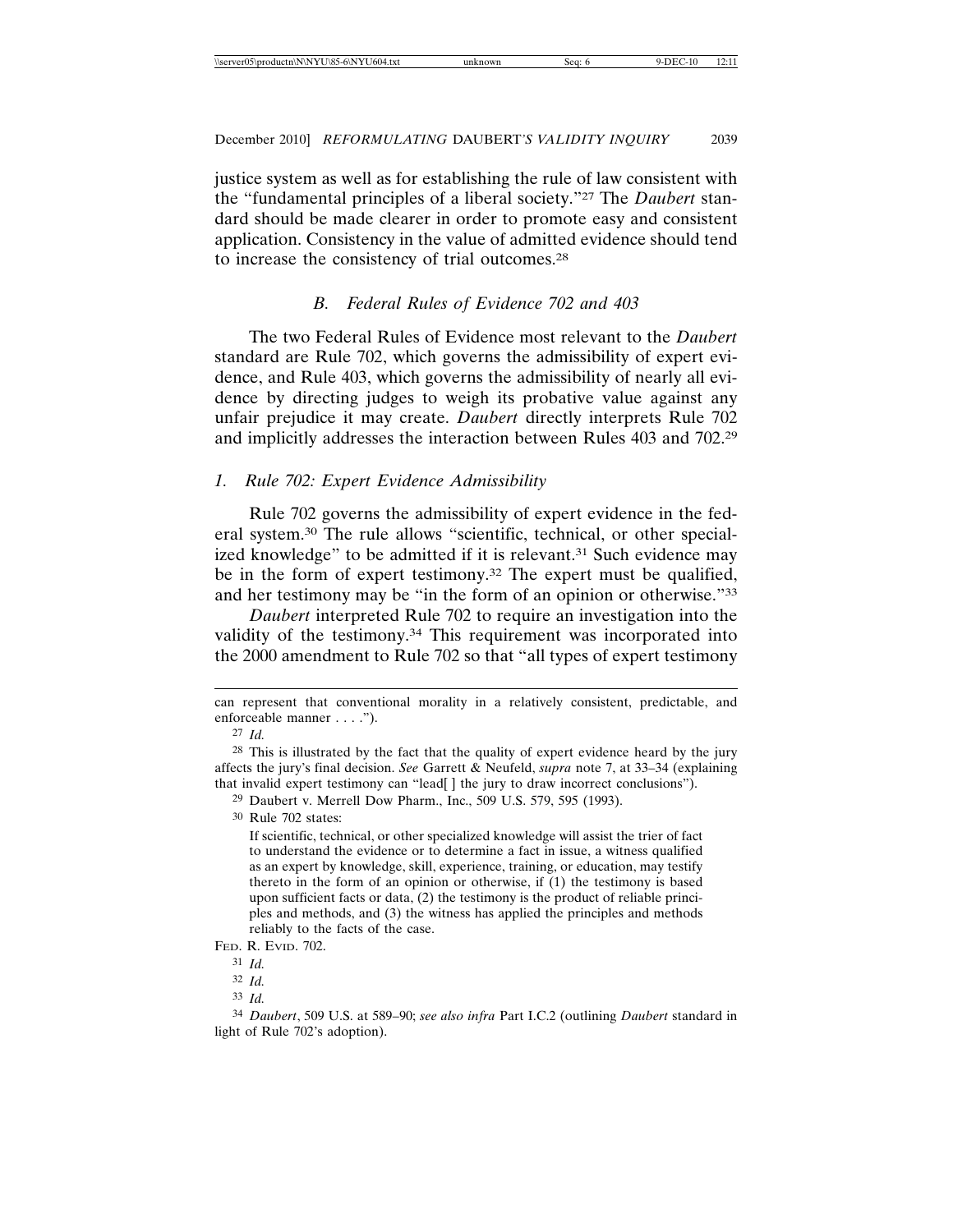present questions of admissibility for the trial court in deciding whether the evidence is reliable and helpful."35

#### *2. Rule 403: The Probative-Prejudicial Balance*

Rule 403 can act as a constraint on Rule 702 by requiring the court to balance "the probative value of and need for the evidence against the harm likely to result from its admission."36 Rule 403 inherently subsumes Rule 702: After evidence is found sufficiently reliable under Rule 702, it can be excluded if it does not satisfy Rule 403.37

Rule 403 allows relevant evidence to be excluded "if its probative value is substantially outweighed by the danger of unfair prejudice."38 The Rule also weighs probative value against other considerations such as confusion of the issues and the risk of misleading the jury.<sup>39</sup> However, the Rule's main function is to mitigate any unfair prejudice that may be caused by otherwise relevant evidence. There is no strict standard for when relevance is considered to be "substantially outweighed by . . . unfair prejudice": Judges determine this on a case-bycase basis.40 The key is that the prejudice must be of a significant enough degree to be considered unfair. Unfair prejudice can mean that the jury uses the evidence to assess the wrong factors or weighs it in an improper way.41

38 FED. R. EVID. 403. Rule 403 states: "Although relevant, evidence may be excluded if its probative value is substantially outweighed by the danger of unfair prejudice, confusion of the issues, or misleading the jury, or by considerations of undue delay, waste of time, or needless presentation of cumulative evidence." *Id.*

39 *Id.* This rule carves out an exception to Rule 402, which says that any "relevant" evidence can be admissible. FED. R. EVID. 402. The term "relevant" is construed extremely broadly. *See* FED. R. EVID. 401 (defining "[r]elevant evidence" as evidence having "any tendency" to make fact more or less probable); *Daubert*, 509 U.S. at 587 (noting liberal relevance standard). Thus, Rule 401 is the starting point for admitting any piece of evidence. In general, relevant evidence will be admitted unless it falls into an exception such as Rule 403. *See* FED. R. EVID. 401 advisory committee's note (explaining that some types of relevant evidence that fall under specific patterns, such as evidence that is unduly prejudicial, is subject to other exclusionary rules, such as Rule 403).

40 Edward J. Imwinkelried, *Impoverishing the Trier of Fact: Excluding the Proponent's Expert Testimony Due to the Opponent's Inability To Afford Rebuttal Evidence*, 40 CONN. L. REV. 317, 351–52 (2007).

41 FED. R. EVID. 403 advisory committee's note ("'Unfair prejudice' within its context means an undue tendency to suggest decision on an improper basis, commonly, though not necessarily, an emotional one.").

<sup>35</sup> FED. R. EVID. 702 advisory committee's note to 2000 amendment.

<sup>36</sup> FED. R. EVID. 403 advisory committee's note.

<sup>37</sup> FAIGMAN ET AL., *supra* note 12, at 26. The *Daubert* Court also stated that any expert evidence that is to be admitted under Rule 702 must also satisfy Rule 403. *See infra* notes 60–62 and accompanying text (explaining why Rule 403 must be considered in conjunction with Rule 702).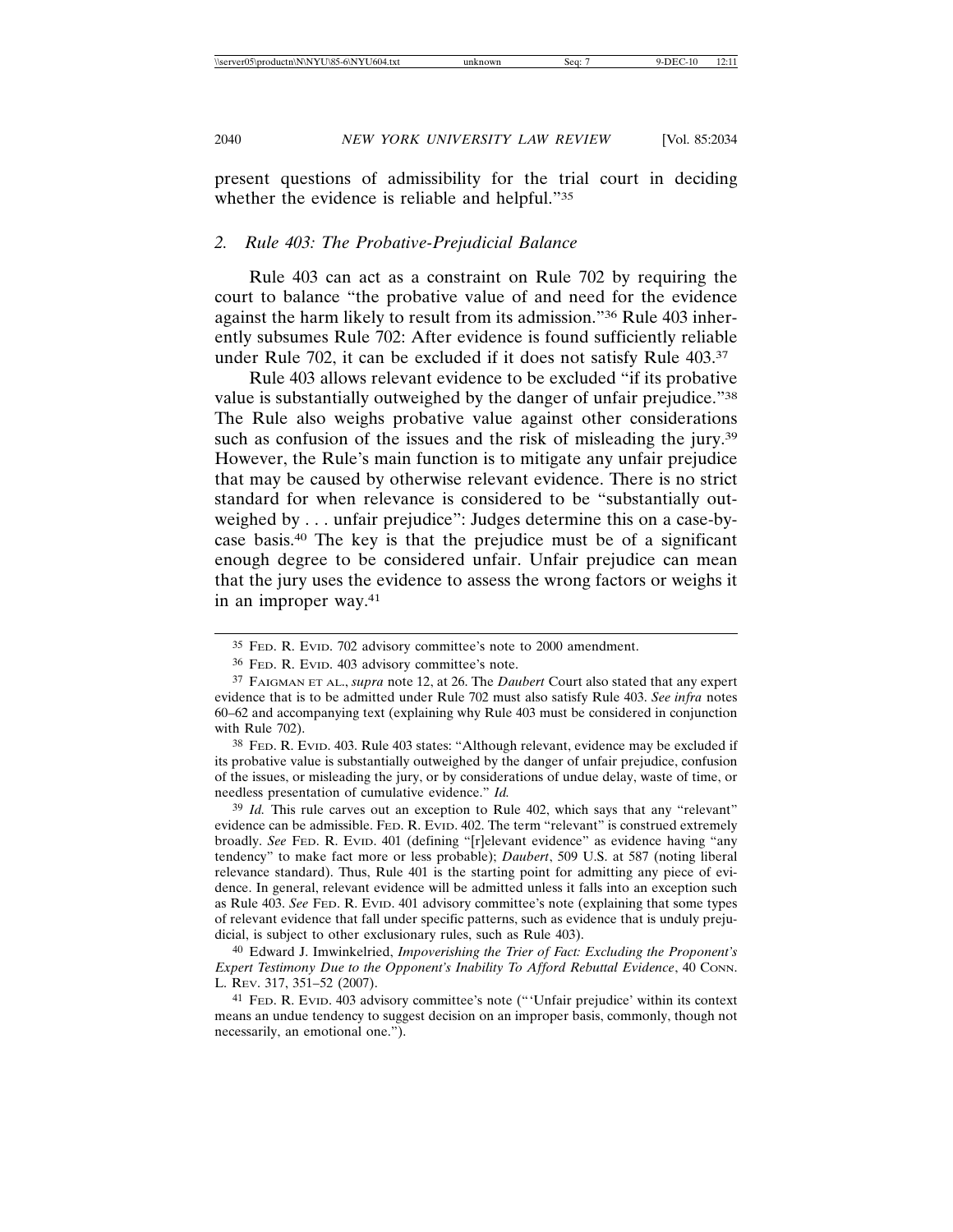Unfortunately, Rule 403 does not always suffice to exclude overly prejudicial evidence.42 Rule 403 "carries a strong presumption in favor of admissibility."43 This presumption is not necessarily appropriate for forensic evidence: Despite the high potential for prejudicial effect with such evidence, trial courts may not recognize this risk when making a Rule 403 determination. Defendants often do not have the resources to challenge prosecution proffers competently, and judges do not always have the information necessary to properly decide that certain forensic evidence should be excluded under Rule 403 for being too prejudicial.44 Thus in practice, unfairly prejudicial forensic evidence can easily slip through the cracks of Rule 403.

#### *C. The* Daubert *"Revolution"*

Before *Daubert*, the federal standard for the admission of expert evidence was established in *Frye v. United States*. 45 While the *Frye* inquiry required examining only one factor (general acceptance of underlying methodology), *Daubert* incorporates many additional factors to create a flexible test. However, under the *Daubert* standard, the system for admitting forensic evidence in criminal trials undermines criminal justice goals. The *Daubert* standard's validity inquiry has been particularly contrary to such goals and is where I will focus my doctrinal reformulation.

#### *1. The* Frye *Standard*

Until *Daubert*, the federal standard for the admissibility of expert evidence was articulated in the D.C. Circuit Court of Appeals's brief opinion in *Frye*. 46 Written in 1923, the *Frye* opinion discussed whether to admit polygraph evidence.47 The standard was a one-prong inquiry into the general acceptance of a scientific methodology: To be admissible, the scientific methodology underlying an expert evidence proffer "must be sufficiently established to have gained general

<sup>42</sup> Rule 403 does work sometimes to exclude unduly prejudicial evidence. Courts will explicitly or implicitly use Rule 403 to exclude polygraph evidence, for example. *E.g.*, United States v. Sherlin, 67 F.3d 1208, 1217 (6th Cir. 1995) (finding polygraph results excludable under Rule 403 because of "extremely dubious probative value").

<sup>43</sup> United States v. Hands, 184 F.3d 1322, 1328 (11th Cir. 1999) (quoting United States v. Church, 955 F.2d 688, 703 (11th Cir. 1992)). This is evidenced by Rule 403's requirement that the bases for exclusion must substantially outweigh the evidence's probative value. FED. R. EVID. 403.

<sup>44</sup> *See infra* notes 91–99 and accompanying text (explaining how resource inequalities impede defense challenges to evidence admissibility).

<sup>45</sup> 293 F. 1013, 1014 (D.C. Cir. 1923).

<sup>46</sup> FAIGMAN ET AL., *supra* note 12, at 10.

<sup>47</sup> *Frye*, 293 F. at 1013.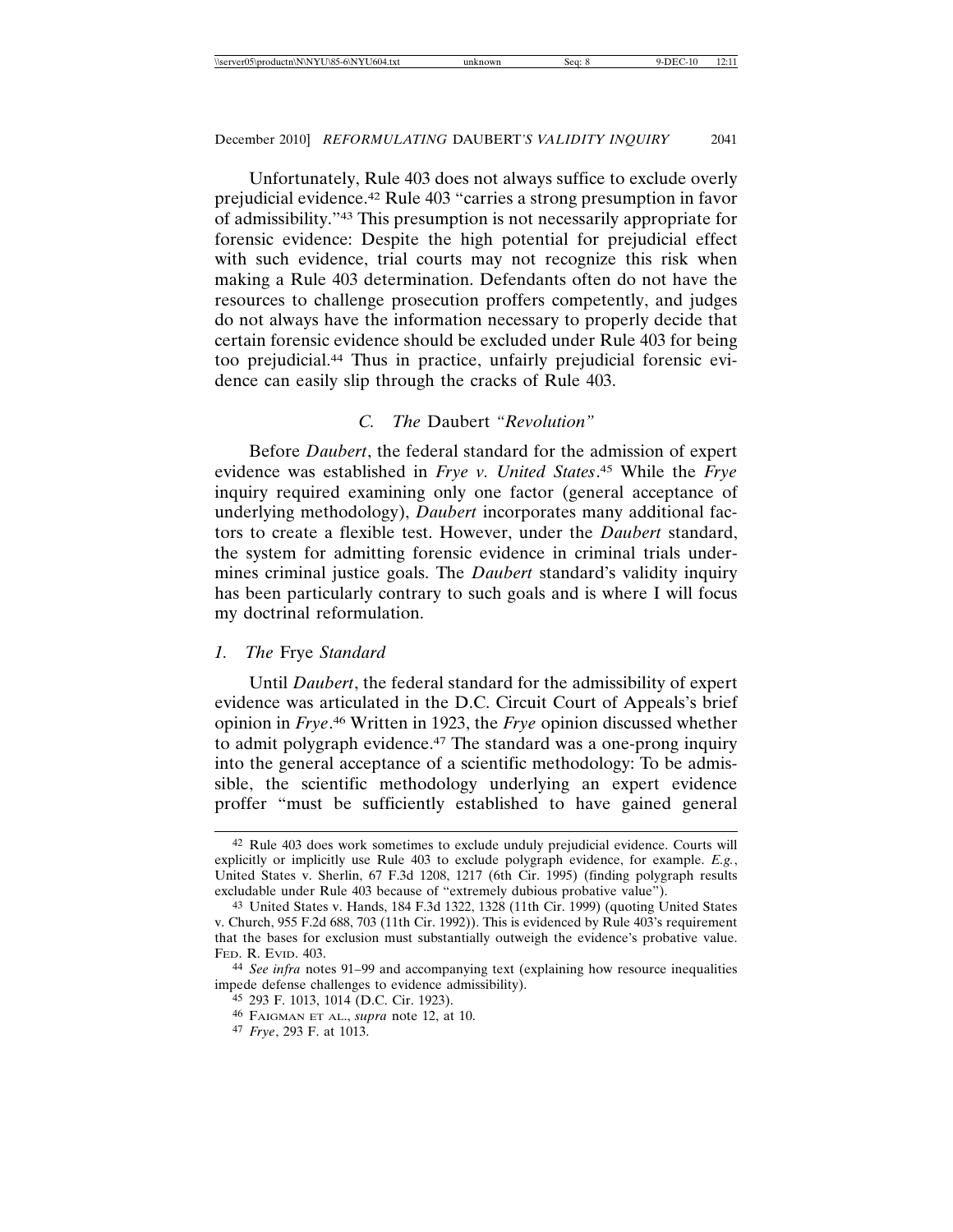acceptance in the particular field in which it belongs."48 This standard was heavily criticized for difficulties in delineating the scope of the scientific field, determining what comprises general acceptance by a field, and proving that such general acceptance exists.49 The Supreme Court addressed these concerns when it decided *Daubert* in 1993.

#### *2. The* Daubert *Standard*

In *Daubert*, the Supreme Court held that the *Frye* standard had been superseded by the adoption of Rule 702.50 The Court interpreted Rule 702 as providing a new standard for the admission of expert evidence.51 The Court elaborated on the full scope of the standard in three cases: *Daubert*, *General Electric Co. v. Joiner*, 52 and *Kumho Tire Co. v. Carmichael*, 53 all of which arose in the context of civil litigation.

Under the *Daubert* standard, the trial judge serves a Rule 104(a) gatekeeper function54 and must use a three-pronged test to determine admissibility: (1) the evidence must be relevant, (2) the expert presenting the evidence must be qualified, and (3) the evidence must be characterized by scientific validity.<sup>55</sup>

Procedurally, if a party opposes the admission of some evidence, it may file a *Daubert* motion. During a *Daubert* hearing, the judge makes "a preliminary assessment of whether the reasoning or methodology underlying the testimony is scientifically valid and whether that reasoning or methodology properly can be applied to the facts in

53 526 U.S. 137 (1999).

<sup>48</sup> *Id.* at 1014.

<sup>49</sup> *E.g.*, Paul Giannelli, *The Admissibility of Novel Scientific Evidence:* Frye v. United States*, a Half-Century Later*, 80 COLUM. L. REV. 1197, 1208–20 (1980); John McCabe, *DNA Fingerprinting: The Failings of* Frye, 16 N. ILL. U. L. REV. 455, 456–57 (1996). However, *Frye* is not a dead standard—sixteen states still adhere to it in some form. Lustre, *supra* note 8, at 453.

<sup>50</sup> Daubert v. Merrell Dow Pharm., Inc., 509 U.S. 579, 587–90 (1993).

<sup>51</sup> *Id.*

<sup>52</sup> 522 U.S. 136 (1997).

<sup>54</sup> *Daubert*, 509 U.S. at 592–93; *see also* FED. R. EVID. 104(a) ("Preliminary questions concerning the qualification of a person to be a witness, the existence of a privilege, or the admissibility of evidence shall be determined by the court . . . .").

<sup>55</sup> *Daubert*, 509 U.S. at 587–93. The Court characterized this approach as a more liberal admission standard than *Frye*'s. *Id.* at 588. However, this was seemingly modified later in *General Electric Co. v. Joiner*, 522 U.S. 136, 142 (1997). Given the potential for expert evidence to be unfairly prejudicial, which had been acknowledged by Justice Blackmun himself in his *Barefoot v. Estelle* dissent, one questions Blackmun's articulation of a permissive standard in *Daubert*. Barefoot v. Estelle, 463 U.S. 880, 926–27 (1983) (Blackmun, J., dissenting) ("Where the public holds an exaggerated opinion of the accuracy of scientific testimony, the prejudice is likely to be indelible."); *see also infra* notes 108–09 and accompanying text (discussing "*CSI* effect").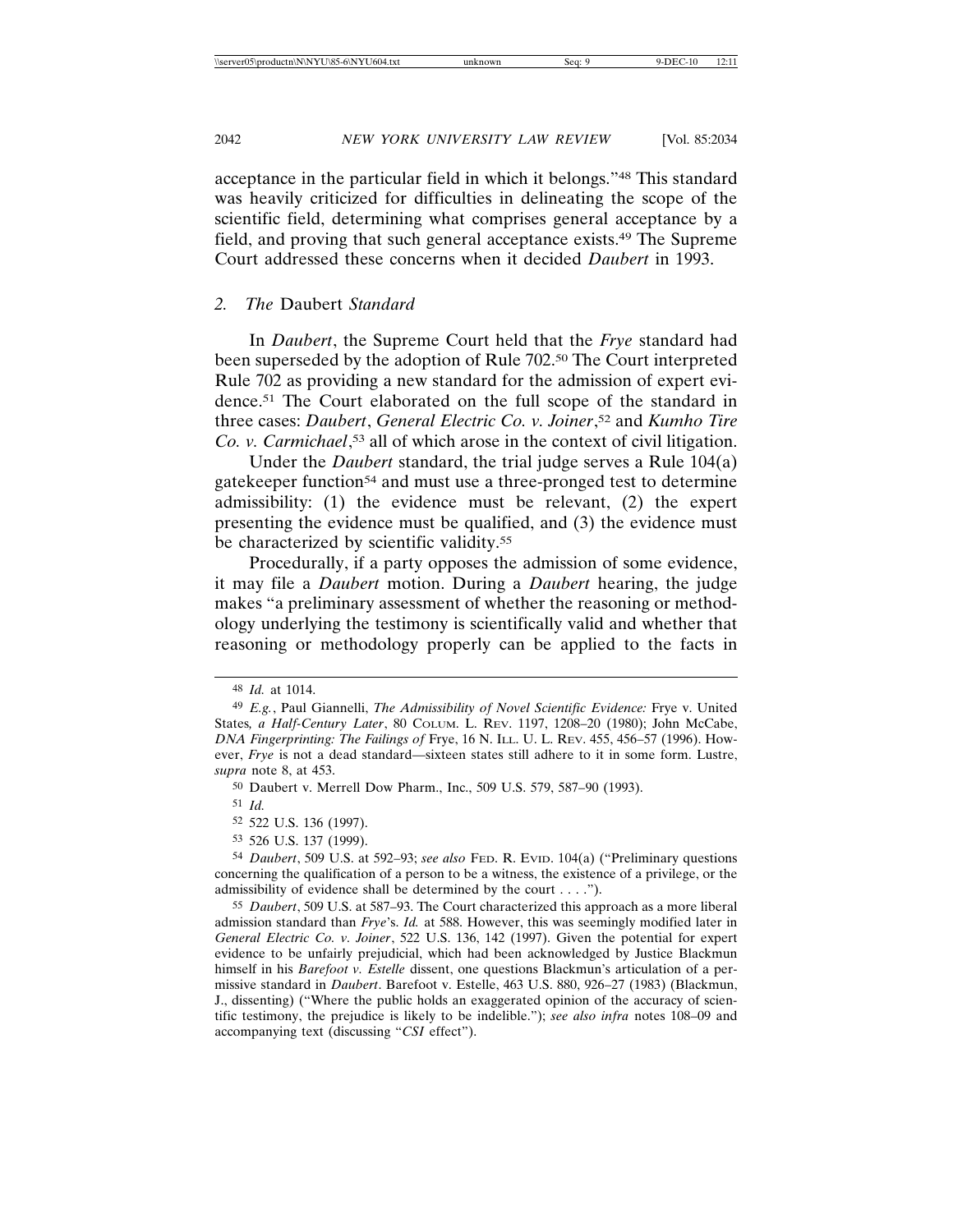issue."56 In addition, "the trial judge must ensure that any and all scientific testimony or evidence admitted is not only relevant, but reliable,"57 i.e., "trustworth[y]."58 During the hearing, the party proffering the evidence must prove the technique's reliability by a preponderance of the evidence.59

It bears reiterating that in applying the *Daubert* standard for admitting evidence under Rule 702, judges must also consider Rule 403.60 The *Daubert* Court explained the conundrum of admitting expert evidence: Expert evidence is both particularly powerful and also presents great potential to be unfairly prejudicial.61 While such evidence allows the jury to draw useful inferences, it is also difficult to evaluate and can mislead jurors.<sup>62</sup>

#### *3. Factors in* Daubert*'s Validity Inquiry*

The scientific validity inquiry—the third prong of the *Daubert* standard—is *Daubert*'s main mechanism for ensuring the quality of admitted expert evidence.63 The *Daubert* Court emphasized that "[i]n a case involving scientific evidence, *evidentiary reliability* will be based upon *scientific validity*."64 This validity inquiry focuses on the scientific methodology used rather than the conclusions the scientist ultimately generates.65 The Court discussed four flexible factors that a judge should consider in evaluating the validity of the underlying methodology: (1) testability, (2) peer review and publication, (3) error

61 *See Daubert*, 509 U.S*.* at 595. Commentators often discuss the problem of unfair prejudice. *See infra* Part II.B (discussing expert evidence's potential for unfair prejudice). 62 *Daubert*, 509 U.S. at 595.

64 *Daubert*, 509 U.S. at 591 n.9.

65 *Id.* at 594–95.

<sup>56</sup> *Daubert*, 509 U.S. at 592–93. Justice Blackmun expressed faith in a judge's capacity to evaluate the validity of different scientific methodologies. *Id.* at 593. Judges may also make this determination without conducting a *Daubert* hearing when they have enough information already to make an admissibility determination on their own. *See* Oddi v. Ford Motor Co., 234 F.3d 136, 153–55 (3d Cir. 2000) (holding that plaintiff was not entitled to evidentiary hearing before court ruled proffered expert testimony inadmissible because there was already sufficient information to determine expert's methodology and reliability).

<sup>57</sup> *Daubert*, 509 U.S. at 589.

<sup>58</sup> *Id.* at 590–91 n.9.

<sup>59</sup> *Id.* at 592 n.10. The *Daubert* Court found that the judge fills a gatekeeper role under Rule 104(a). *Id.* at 589; *see also* FED. R. EVID. 104(a) ("Preliminary questions concerning . . . the admissibility of evidence shall be determined by the court . . . ."); Bourjaily v. United States, 483 U.S. 171, 176 (1987) ("[W]hen the preliminary facts relevant to Rule  $801(d)(2)(E)$  are disputed, the offering party must prove them by a preponderance of the evidence.").

<sup>60</sup> *See Daubert*, 509 U.S. at 595; *see also supra* notes 30–44 and accompanying text (discussing relationship between Rules 702 and 403).

<sup>63</sup> FAIGMAN ET AL., *supra* note 12, at 17–19.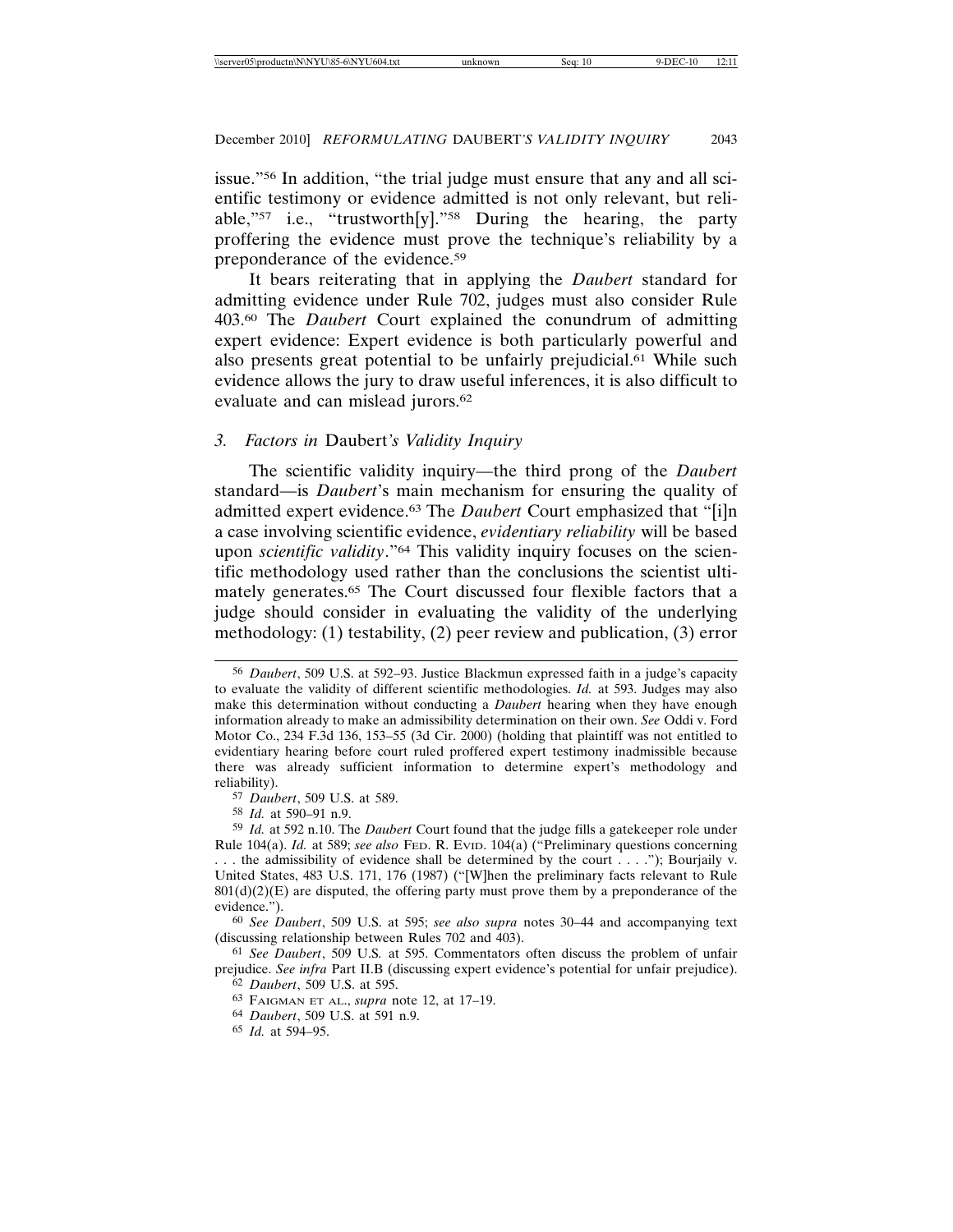rate, and (4) general acceptance in the scientific community.66 Each of these factors is flawed theoretically. In Part II, I show that they are particularly problematic in the criminal trial context.

The first factor, testability, examines whether a certain methodology generates hypotheses that can be tested and falsified—i.e., whether the statements and conclusions put forth by the methodology are capable of being verified.67 This factor is entirely redundant when considered alongside the other three factors: If a method has an error rate, its testability is presupposed, and if a method is generally accepted or peer reviewed, it is very likely testable to begin with.68 Thus, the testability prong adds little to the analysis.

For the second factor, the judge asks whether the methodology has been subject to peer review and publication. The rationale for this factor is that it "increases the likelihood that substantive flaws in methodology will be detected."69 However, the *Daubert* decision itself suggests flaws with using peer review as a factor: It does not always correlate with reliability, and sometimes "well-grounded but innovative theories will not have been published."70 This criticism is especially true if the specific methodology at issue is "too particular, too new, or of too limited interest to be published."71

The third factor is the "known or potential rate of error."72 The Court did not provide a specific definition for rate of error.73 Even theoretically, this lack of specificity is problematic for two reasons. First, while *Daubert* does say that the judge is to evaluate the underlying methodology,74 the Court has not defined what "underlying methodology" means.75 The decision does not specify whether error rates are to be measured at a *general* level (for the methodology

74 *Id.* at 24.

<sup>66</sup> *Id.* at 593–95.

<sup>67</sup> *Id.* at 593.

<sup>68</sup> FAIGMAN ET AL., *supra* note 12, at 20. Note that all four validity factors are not perfectly discrete: There is overlap between them to varying degrees. For instance, if a methodology is generally accepted by the scientific community, it probably has been peer reviewed. However, aside from testability, I do not deem overlap between the other factors as serious enough to have any effect on my substantive analysis. Testability is the only factor that is completely subsumed by the other factors.

<sup>69</sup> *Daubert*, 509 U.S. at 593.

<sup>70</sup> *Id.*

<sup>71</sup> *Id.*

<sup>72</sup> *Id.* at 594.

<sup>73</sup> FAIGMAN ET AL., *supra* note 12, at 26.

<sup>75</sup> *Id.* at 22–24 (explaining that methodology can be defined at varying levels of specificity and that *Daubert* did not point clearly to one of those levels). *Daubert*'s attempt to demarcate cleanly between the province of the judge in evaluating the methodology and that of the jury in evaluating the conclusions from the methodology was futile: "Stated simply, the value of a methodology or of the reasoning employed in a study depends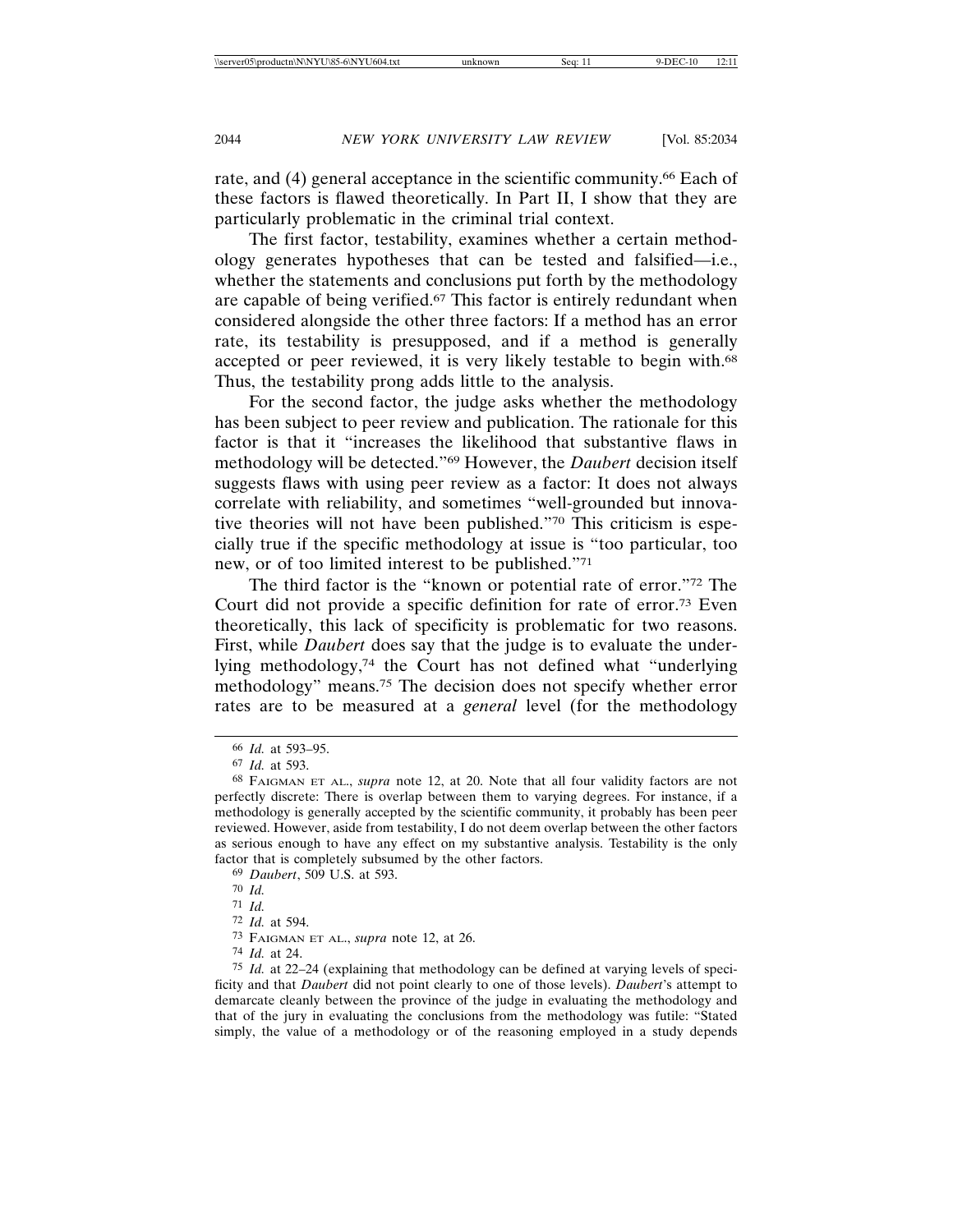overall, assuming perfect technique) or at the *specific* level (for the methodology as it is to be practiced according to a certain lab's particular protocols).76 I will distinguish these two conceptions of the error rate as a "general error rate" and a "specific error rate."77

An example from the DNA context helps explain this distinction. The general error rate of a particular type of DNA testing is measured as the testing generally is practiced across the entire industry—i.e., it is the national error rate for that type of testing. On the other hand, the specific error rate is measured based on the specific methodology as it is practiced in the lab where the evidence was analyzed.78 Particular labs tend to have "unique testing features," which are accounted for in the specific error rate.79

Second, the *Daubert* opinion does not explain whether the error rate refers to the rate of false negatives, false positives, or both.<sup>80</sup> The false positive rate measures how frequently a methodology erroneously finds a match;<sup>81</sup> the false negative rate is how often a methodology erroneously finds no match.82 An error rate can also be measured by the composite of false positives and negatives—the false discovery rate.83 The Court gave no guidance as to whether error-rate analysis should be limited to a single type of error rate or which type of error rate would be preferred.84

The last *Daubert* factor is general acceptance of the methodology by the scientific community, which is roughly equivalent to the *Frye*

78 *See* FAIGMAN ET AL., *supra* note 12, at 27 (discussing errors that may arise in individual labs or tests); *see also* Koehler, *supra* note 76, at 873–74 (discussing error rate measure that incorporates "the unique testing features associated with a particular laboratory").

79 Koehler, *supra* note 76, at 871–73. Specific error rates are measured by testing labs in so-called "proficiency tests." *Id.* at 869–75.

80 *See* Daubert v. Merrell Dow Pharm., Inc., 509 U.S. 579, 593 (1993) (discussing sources of error in DNA testing, including human error and testing features of individual labs).

81 Jonathan J. Koehler, *Fingerprint Error Rates and Proficiency Tests: What They Are and Why They Matter*, 59 HASTINGS L.J. 1077, 1081–82 (2008).

entirely on what hypothesis is being studied and, thus, what conclusions are within contemplation." *Id.* at 22.

<sup>76</sup> *See* Jonathan J. Koehler, *On Conveying the Probative Value of DNA Evidence: Frequencies, Likelihood Ratios, and Error Rates*, 67 U. COLO. L. REV. 859, 866–75, 884 (1996) (discussing error rates at laboratory level).

<sup>77</sup> My conception of the specific error rate does not include technician error—when the lab technician deviates from the lab's protocol.

<sup>82</sup> *Id.* at 1082.

<sup>83</sup> *Id.* at 1083.

<sup>84</sup> *See* Koehler, *supra* note 81, at 1082 ("[False discovery rate is] the rate at which an examiner's claim that two markings share a common source is wrong.").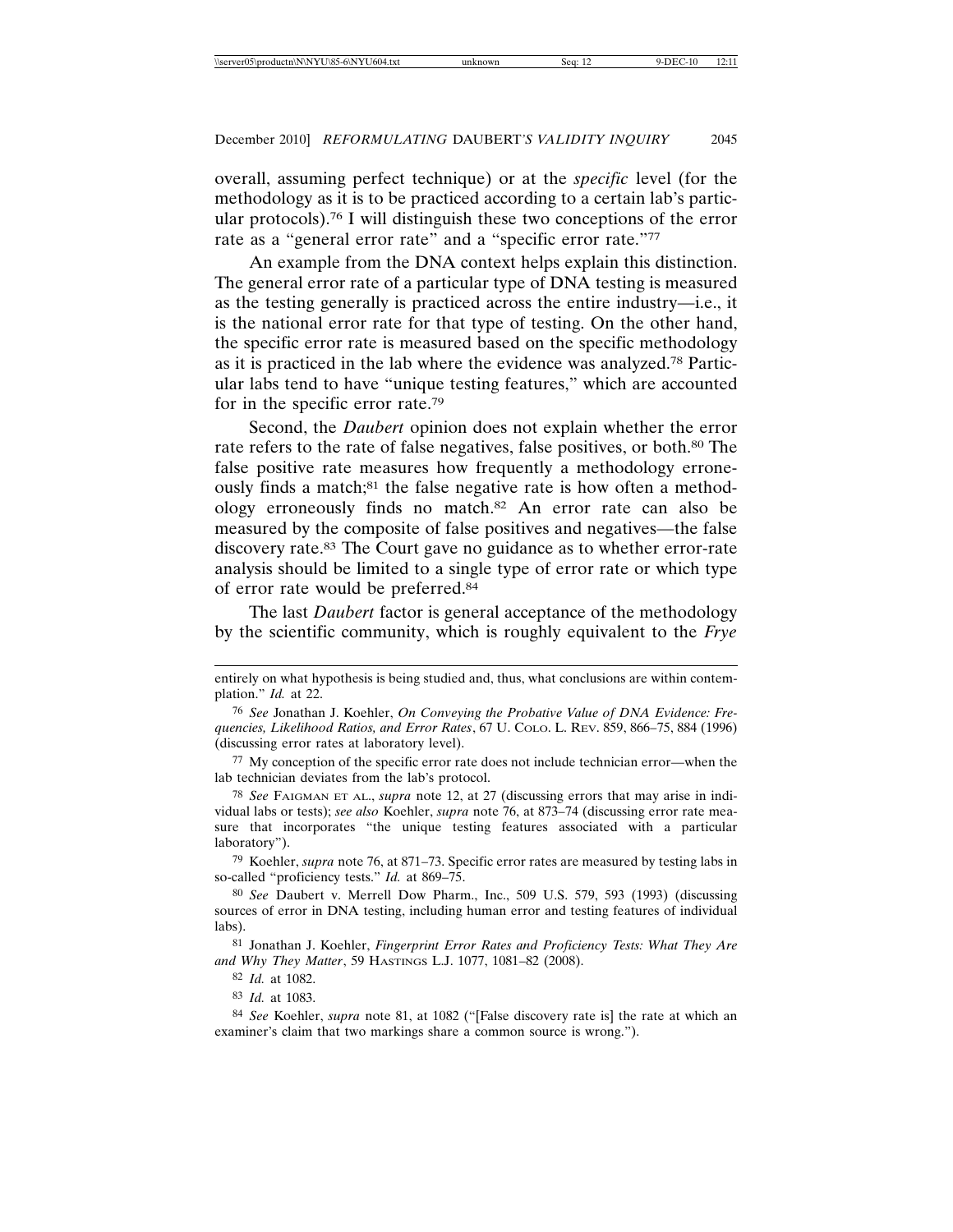standard.85 While general acceptance was the entire test in *Frye*, under *Daubert*, it is merely one factor.<sup>86</sup> General acceptance is neither a necessary nor a sufficient criterion for admission,87 and its criticisms from the *Frye* context still apply.88

#### II

# OUTCOMES IN CRIMINAL TRIALS UNDER THE DAUBERT STANDARD

Use of the *Daubert* standard in criminal trials is problematic in that it undermines two main criminal justice goals: trial accuracy and consistency.89 Criminal cases have inherent adversarial biases that civil cases do not, and, in failing to account for these differences, *Daubert* causes unfair results for criminal defendants.90 In addition, *Daubert*'s lack of clarity has led to inconsistent admission of expert evidence.

# *A. Resource Deficiency Problem*

*Daubert* does not work well in criminal trials largely due to resource inequalities.91 Because of systemic resource deficiencies, defendants' *Daubert* challenges are often perfunctory, if they take place at all.92 As such, unlike in the civil litigation context, criminal defendants almost always lose their *Daubert* challenges.93 Resource

91 Jack B. Weinstein, Senior U.S. Dist. Judge, E.D.N.Y., Science, and the Challenge of Expert Testimony in the Courtroom (Dec. 6, 1997), *in* 77 OR. L. REV. 1005, 1008 (1998) ("Courts, as gatekeepers, must be aware of how difficult it can be for some parties—particularly indigent criminal defendants—to obtain an expert to testify. The fact that one side may lack adequate resources with which to fully develop its case is a constant problem."). The problem of adversarial bias exacerbates the resource deficiency issue. "These biases include the conscious biases of hired guns, the unconscious biases of other paid experts, and the selection biases that result from the fact that attorneys 'shop' for their experts from a large pool of qualified individuals." Bernstein, *supra* note 14, at 488.

92 Neufeld, *supra* note 17, at S110. One commentator has remarked that "the principal failing of *Daubert* is its misplaced reliance on a robust adversarial system to expose bad science." Id. "[D]espite the frequency with which scientific and expert testimony is proffered in criminal cases, there is a dearth of *Daubert* challenges and hearings." *Id.* at S109.

93 *Id.* at S109. On the other hand, prosecutors win almost all of their *Daubert* challenges. *Id.*

<sup>85</sup> *See* FAIGMAN ET AL., *supra* note 12, at 26 ("[T]he Court did not specify what error rate should generally be expected . . . .").

<sup>86</sup> *Id.*

<sup>87</sup> *Id.*

<sup>88</sup> *See supra* note 49 and accompanying text (discussing criticisms of *Frye*).

<sup>89</sup> *See supra* Part I.A. This is not surprising given that the *Daubert* trilogy is composed of three civil, and not criminal, cases. *See* Neufeld, *supra* note 17, at S109 (discussing *Daubert*'s tendency to create unfair outcomes for criminal defendants).

<sup>90</sup> *See generally* Bernstein, *supra* note 14 (explaining *Daubert*'s failures in different types of cases, including forensic testimony in criminal litigation).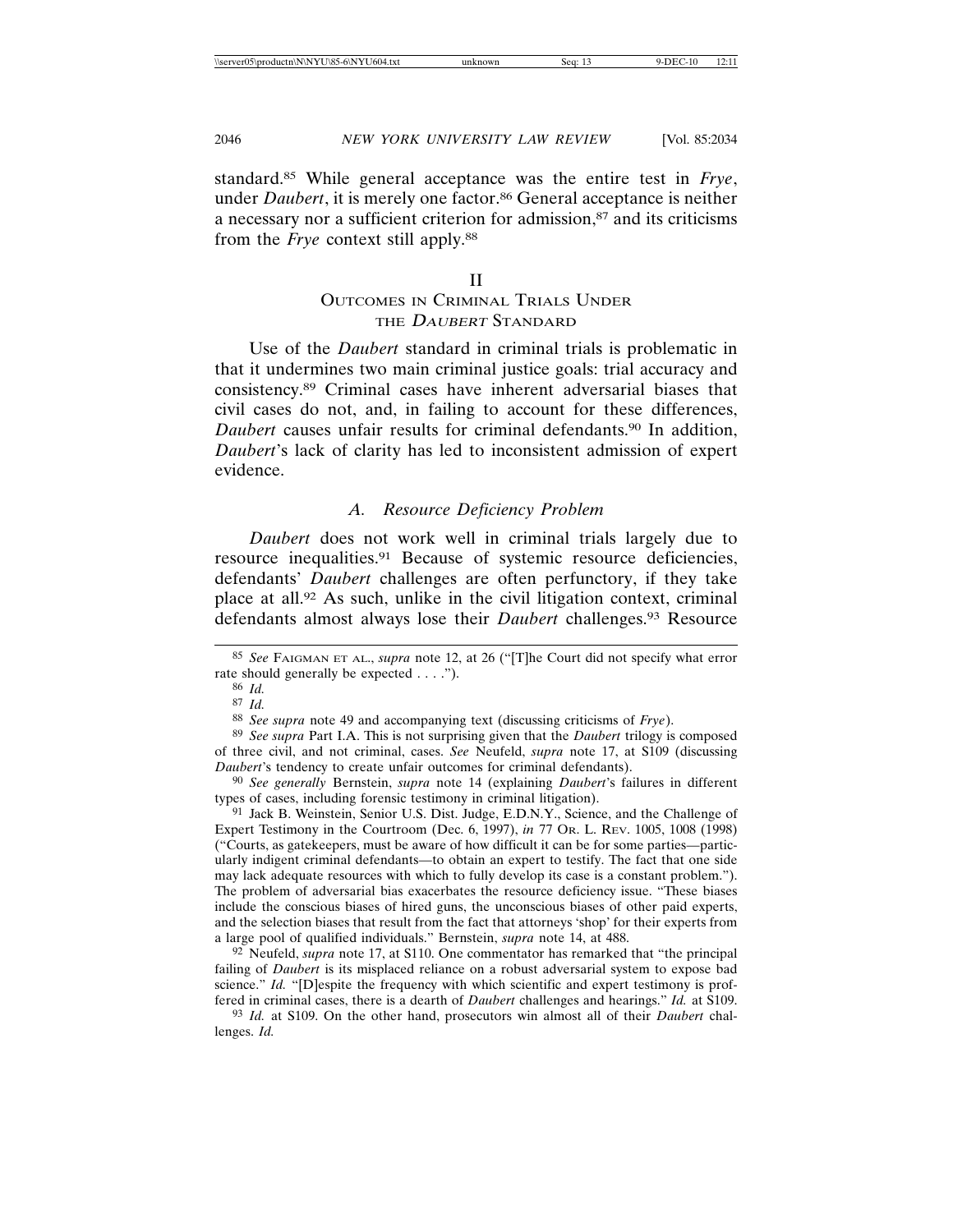deficiency is problematic because it will often undermine defense lawyers' ability to challenge the prosecution's experts.94 Ideally, if an expert gives misleading testimony, the weakness should be exposed through cross-examination. However, the defense usually does not have the resources or knowledge base necessary to contest faulty expert testimony adequately.95 As a result, the prosecution may be able to admit misleading forensic evidence,<sup>96</sup> an ability which translates into a higher likelihood of false convictions.97

*Daubert* fails to account for this inequality of resources. While faulty admission standards for expert evidence are not responsible for all false convictions, these standards likely account for a nontrivial portion of such convictions.98 This phenomenon is deeply troubling given one recent study that found a 3.3% wrongful conviction rate in capital rape-murders.99

# *B. Unfair Prejudice Problem with Expert Evidence*

Admitting forensic evidence of dubious validity is particularly problematic in the jury trial context because such evidence can often be unfairly prejudicial, thereby exacerbating the false conviction problem.

First, juries are, as a general matter, unskilled at interpreting statistical evidence and testimony.100 They are notoriously bad at assessing the validity of scientific evidence and have particular diffi-

<sup>94</sup> DNA exonerations often demonstrate that wrongful convictions stem from material misstatements of fact by forensic scientists. The most common problems that arise include conclusions without any scientific basis, reports that ignore or deliberately distort data, testimony that ignores or deliberately distorts the report, and testimony and report writing clearly beyond the competence of the examiner. *Id.* at S110.

<sup>95</sup> Garrett & Neufeld, *supra* note 7, at 33.

<sup>96</sup> *Id.* at 34.

<sup>97</sup> While there is no one-to-one causality here, more misleading evidence against criminal defendants generally correlates to more false convictions. *See id*. at 4–5 (showing how invalid forensic testimony can lead to false conviction).

<sup>98</sup> We can infer the contribution of improper admission standards to false convictions from the relationship between faulty forensic testimony and the number of false convictions. *See generally* Garrett & Neufeld, *supra* note 7 (exploring relationship between erroneous forensic testimony and wrongful convictions).

<sup>99</sup> D. Michael Risinger, *Innocents Convicted: An Empirically Justified Wrongful Conviction Rate*, 97 J. CRIM. L. & CRIMINOLOGY 761, 778–80 (2007). Overall, "estimates of the rate of wrongful convictions range between a low of 0.5% to a high of 15% with between 1% and 3% being the estimate with the most empirical support." Gia E. Barboza & Lynn M. Goedecke, *Can Federal Oversight of Forensic Science Reduce the Incidence of Wrongful Convictions?*, 45 CRIM. L. BULL. 881, 881 (2009).

<sup>100</sup> Much empirical work documents this problem. *E.g.*, Bradley D. McAuliff et al., *Can Jurors Recognize Missing Control Groups, Confounds, and Experimenter Bias in Psychological Science?*, 33 LAW & HUM. ВЕНАУ. 247 (2009) (evaluating ability of jurors to measure internal validity threats in psychological scientific testimony).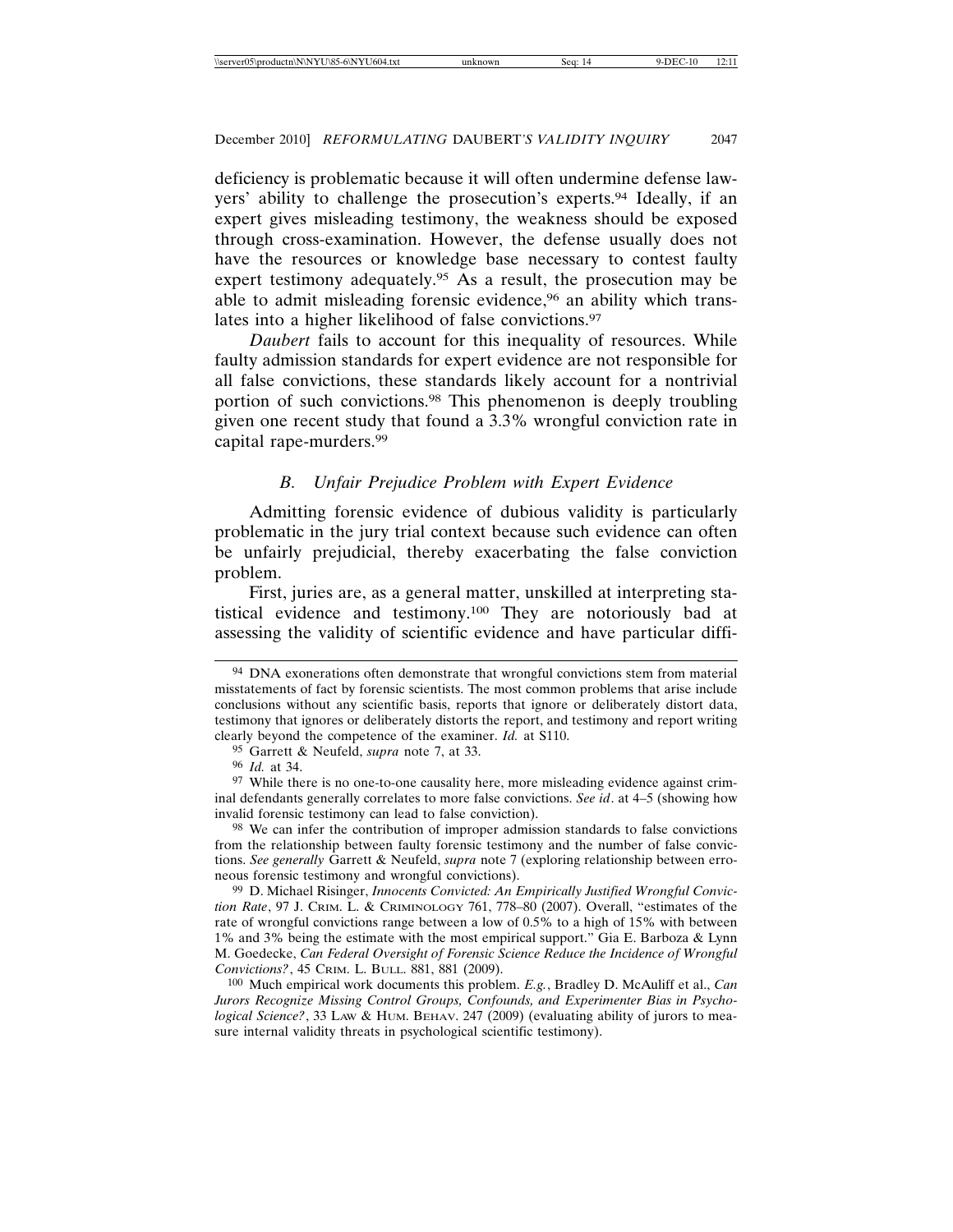culty weighing probabilities and understanding statistics generally.101 There is evidence that juries frequently overestimate the significance of a forensic match between a defendant's sample and the police sample.<sup>102</sup> For instance, juries misconstrue DNA evidence by equating the probability of a DNA match with a probability of guilt (when it is often just the probability that the defendant was present at the scene).<sup>103</sup> This inability to weigh probabilities accurately can cause forensic evidence to be unfairly prejudicial.104

Second, juries can overvalue expert evidence and fail to fully evaluate its quality.105 There is considerable evidence that juries trust expert testimony implicitly.106 In his famed *Barefoot v. Estelle* dissent, Justice Blackmun wrote, "Where the public holds an exaggerated opinion of the accuracy of scientific testimony, the prejudice is likely to be indelible."107 In the context of forensic science, this phenomenon has been called the "*CSI* effect," and is based on the assumption that jurors hold an unrealistically high expectation that forensic evidence will be presented at trial.108 According to some commentators,

103 *See* Koehler, *supra* note 102, at 31–32 (describing "ultimate issue error").

104 *See* United States v. Shea, 957 F. Supp. 331, 344 (D.N.H. 1997) (acknowledging that because probabilities in DNA profile matching have potential to mislead jurors, probative value and unfair prejudicial value of evidence must be balanced), *aff'd*, 159 F.3d 37 (1st Cir. 1998).

105 *See* Giannelli, *supra* note 49, at 1237 (noting tendency of scientific evidence to mislead juries).

106 *See id.* ("[A]n aura of scientific infallibility may shroud the evidence and thus lead the jury to accept it without critical scrutiny."); Tyler, *supra* note 102, at 1068 ("There is widespread evidence indicating that people . . . overestimate the probative value of scientific evidence.").

107 463 U.S. 880, 926–27 (1983) (Blackmun, J., dissenting). While acknowledging that expert psychologists "are accurate in no more than one out of three predictions of violent behavior," the majority nevertheless expressed confidence in the adversarial system's ability to "sort out the reliable from the unreliable evidence and opinion." *Id.* at 899–901 & n.7.

108 N.J. Schweitzer & Michael J. Saks, *The* CSI *Effect: Popular Fiction About Forensic Science Affects the Public's Expectations About Real Forensic Science*, 47 JURIMETRICS J. 357, 358 (2007); *see also* Craig M. Cooley, *The CSI Effect: Its Impact and Potential Con-*

<sup>101</sup> *See id.* at 248 (citing several studies indicating that mock jurors have same difficulties evaluating statistical and methodological information as lay public at large).

<sup>102</sup> Tom R. Tyler, *Viewing* CSI *and the Threshold of Guilt: Managing Truth and Justice in Reality and Fiction*, 115 YALE L.J. 1050, 1068 (2006) ("There is widespread evidence indicating that people . . . overestimate the probative value of scientific evidence."). One example is the "source probability error" in the DNA evidence context, which describes situations when the jury mistakenly believes that the match probability given by an expert is the same as the probability that someone other than defendant left his sample at the crime scene. Jonathan J. Koehler, *Error and Exaggeration in the Presentation of DNA Evidence at Trial*, 34 JURIMETRICS J. 21, 27 (1993). In other words, if the expert says the probability of a match between crime scene and defendant DNA samples is thirty-three percent, the jury mistakenly believes that thirty-three percent is the probability that someone other than the defendant left their DNA at the crime scene.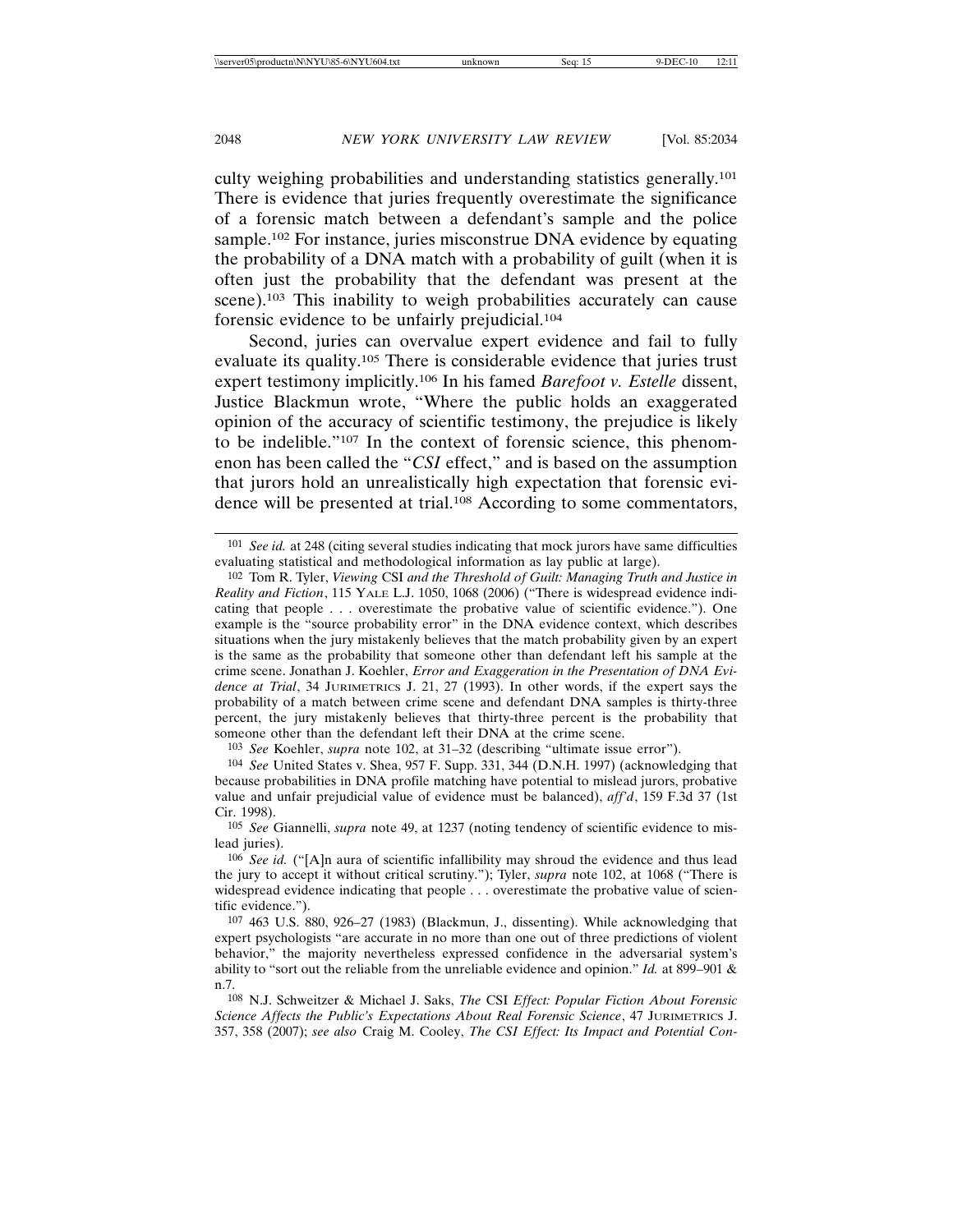modern-day forensics crime shows have led people to believe that "crime labs are pristine scientific sanctuaries" and that forensic scientists make few, if any, mistakes.109

Because resource inequalities lead to the admission of evidence of dubious validity, it is particularly important that juries have the ability to ascertain when forensic evidence is of low quality. Unfortunately, bad evidence often sways juries, thwarting the first criminal justice goal of reducing false convictions.<sup>110</sup>

# *C. Consistency and Workability Problems for Judges*

The excessive flexibility of the *Daubert* validity test fails to promote the criminal justice goal of consistency and predictability in trial outcomes.

While the *Daubert* Court emphasized that this inquiry was a flexible one,111 in reality, many lower court judges have interpreted the *Daubert* factors as a "mechanical checklist."112 And while many courts do use the *Daubert* factors as a flexible test, they vary greatly in the degree of flexibility that they actually employ, with some courts using the factors too loosely.113 Furthermore, because the standard of review for *Daubert* admissions decisions is abuse of discretion,<sup>114</sup> trial judges' applications of this test are effectively unreviewable.<sup>115</sup>

110 *See* Garrett & Neufeld, *supra* note 7, at 5 (discussing faulty work in crime laboratories leading to post-conviction exonerations).

111 Daubert v. Merrell Dow Pharm., Inc., 509 U.S. 579, 594 (1993).

112 D. Michael Risinger, *Goodbye to All That, or a Fool's Errand, by One of the Fools: How I Stopped Worrying About Court Responses to Handwriting Identification (and "Forensic Science" in General) and Learned To Love Misinterpretations of* Kumho Tire v. Carmichael, 43 TULSA L. REV. 447, 460 (2007).

113 *See* Welch, *supra* note 16, at 1091 (describing flexible application of *Daubert* factors by some courts as problematic). Further, some courts seem to register no real understanding of the *Daubert* validity factors at all. *See* David L. Faigman, *Admissibility Regimes: The "Opinion Rule" and Other Oddities and Exceptions to Scientific Evidence, the Scientific Revolution, and Common Sense*, 36 SW. U. L. REV. 699, 718–22 (2008) (noting that some courts apply *Daubert* factors "in a fantastically ignorant fashion").

114 *See* Welch, *supra* note 16, at 1092–94 (noting negative effects of abuse of discretion review of trial court *Daubert* admissions).

115 *Id.* at 1094.

*cerns*, 41 NEW ENG. L. REV. 471, 471–73 (2007) (describing distorted perceptions of viewers of forensic science crime dramas). *But see* Tyler, *supra* note 102, at 1076–83 (expressing skepticism that "*CSI* effect" exists).

<sup>109</sup> Cooley, *supra* note 108, at 471. Commentators disagree over whether such an effect exists, and, if it does, whether it hurts the prosecution or the defense. *See generally* Schweitzer & Saks, *supra* note 108. On the one hand, the *CSI* effect could mean that jurors need more forensic science to persuade them of guilt, which helps the defense. Alternatively, the *CSI* effect could mean that jurors blindly believe any forensic evidence presented by the prosecution. *Id.* at 358. "[T]he commentators seem to agree on one thing: that *CSI* is convincing the public that forensic science not only is science, but it is super science." *Id.*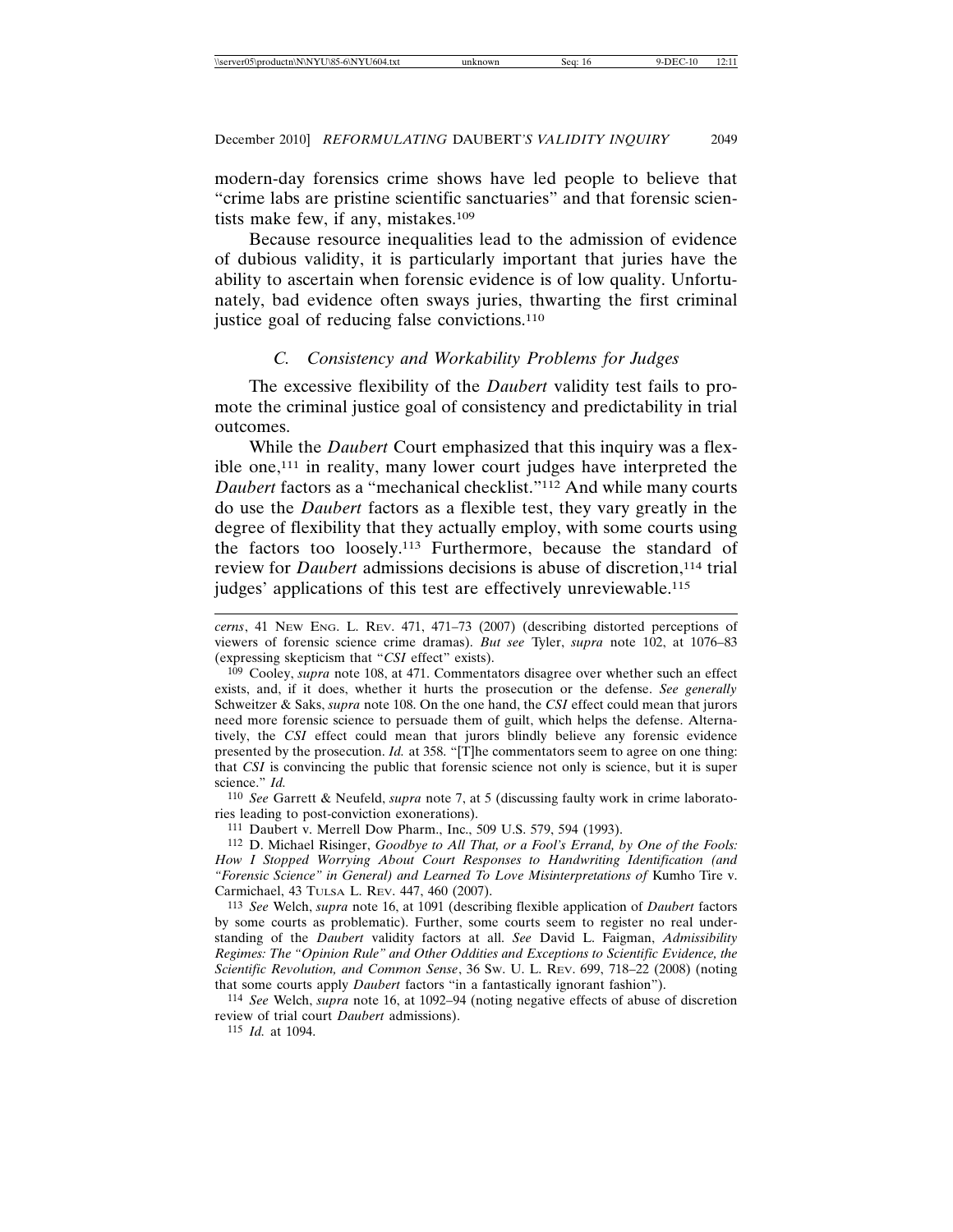When judges use the *Daubert* factors too flexibly, they are not acting as gatekeepers in policing the admission of expert evidence. Overflexibility leads to admission of "junk science"—evidence of poor probative value that can also be highly misleading to jurors.116 Thus, the flexibility in *Daubert*'s validity inquiry leads to unpredictability and inaccuracy in trial outcomes, thwarting both criminal justice goals.

The *Daubert* Court's deficient explanation of the error rate factor further exacerbates these problems. Since judges have little guidance as to how to measure a relevant error rate and its acceptable magnitude, the validity inquiry under *Daubert* does not function as it should to catch unreliable evidence before it reaches the jury.117

#### III

# A DOCTRINAL SOLUTION: TWEAKING THE <sup>D</sup>AUBERT STANDARD TO BETTER SERVE CRIMINAL JUSTICE GOALS

It is clear that *Daubert* is failing to promote criminal justice goals. Many have proposed solutions, often regulatory or administrative.<sup>118</sup> I propose a doctrinal tweak that would reformulate the case law interpreting Rules 702 and 403 for forensic evidence proffers in criminal trials. First, in light of the aforementioned problems with forensic evidence in criminal trials, I argue that there should be a rebuttable presumption against the admission of expert evidence. The *Daubert* validity inquiry should also be restructured to promote the two criminal justice goals: The specific error rate should be the "first" factor in the *Daubert* validity inquiry, with other factors to be examined *if and only if* the specific error rate cannot be ascertained. Additionally, I propose two ways to develop a more coherent and concrete definition of the error rate factor, both of which hinge on the type of error present in the evidence proffer.

This doctrinal tweak would better serve the goals of the criminal justice system. My proposal more accurately reflects Rule 403's concern with unfair prejudice119 and fills the resource inequality lacuna that allows for the admission of evidence of dubious validity. As a result, juries would reach more accurate results, with fewer false con-

<sup>116</sup> *Id.*

<sup>117</sup> The lack of guidance on the error rate prong is exemplified by the notorious case *United States v. Havvard*, 117 F. Supp. 2d 848 (S.D. Ind. 2000), in which the court accepted the government's contention that the error rate of latent fingerprint identification is *zero*. *Id.* at 854. At the very least, given the possibility of human error, no forensic method could have an error rate of zero. Such blunders reveal a misunderstanding of the basic conception of an error rate.

<sup>118</sup> *See supra* notes 17–18 (listing regulatory and administrative proposals).

<sup>119</sup> *See supra* Part I.B.2 (discussing Rule 403).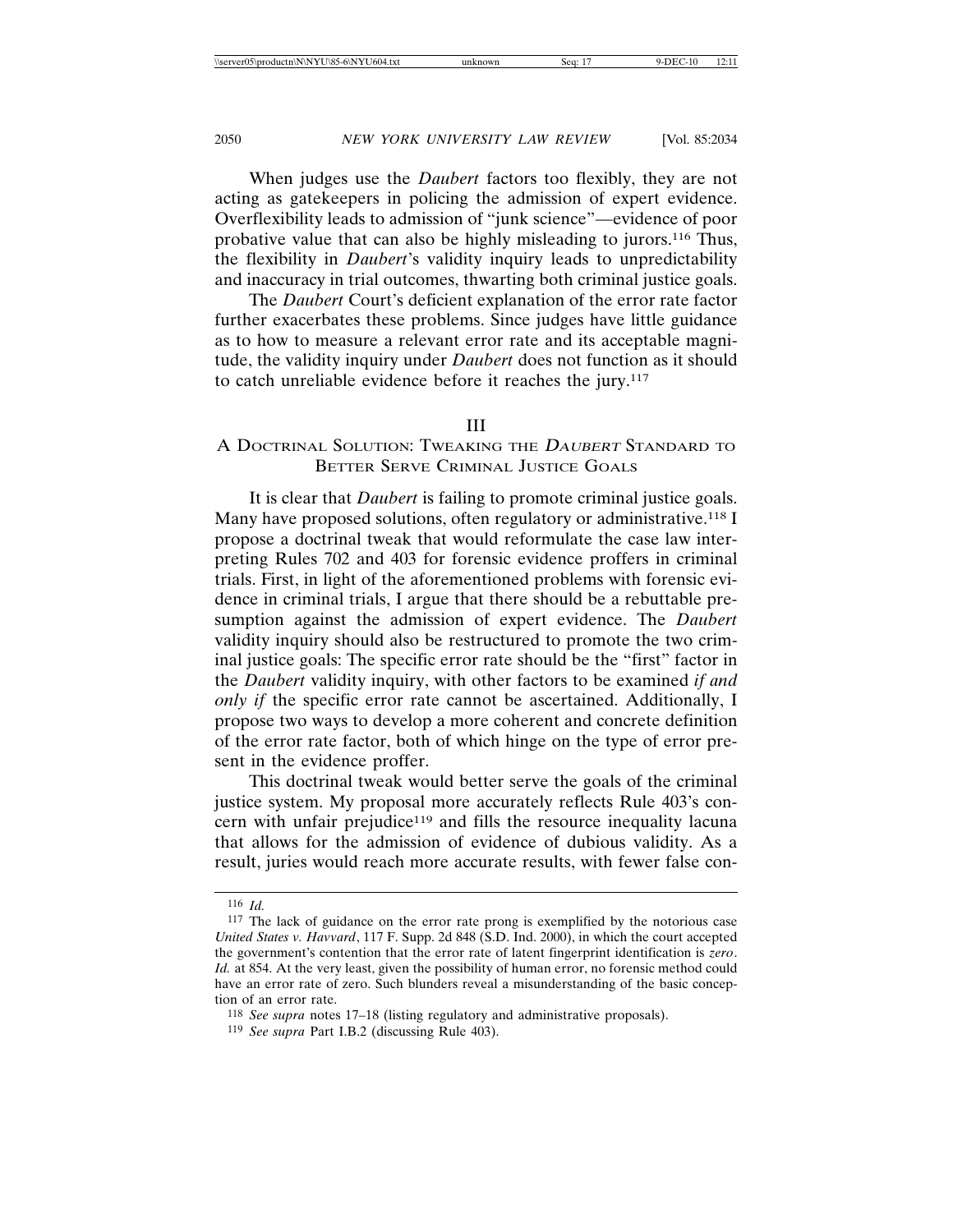victions. In addition, this reformulation lends more structure and clarity to the *Daubert* validity inquiry, promoting the second goal of trial outcome predictability.120

# *A. Reversing the General Presumption of Admitting Expert Evidence*

To promote trial outcome accuracy,<sup>121</sup> my doctrinal reformulation starts with a shift that is similar to general suggestions for expert evidence admissibility proposed by others: Force parties introducing forensic evidence to overcome a rebuttable presumption that their evidence is unduly prejudicial and thus inadmissible.122

Most evidence proffers benefit from the presumption of admissibility embodied in Rule 403.<sup>123</sup> However, this presumption should be reversed for forensic evidence proffers in criminal trials. *Daubert*'s shortcomings with regard to criminal justice goals justifies this presumption's reversal.<sup>124</sup> First, forensic evidence has a particularly high potential to be unfairly prejudicial.125 Moreover, this reversal is hardly unprecedented; other Federal Rules of Evidence reverse the Rule 403 presumption of admissibility for particularly unfair prejudicial evidence, creating a presumption *against* admissibility.126

<sup>120</sup> It is true that this approach is more restrictive with respect to admitting expert evidence and runs against *Daubert*'s original philosophy of establishing a more flexible admissions standard. *See Daubert*, 509 U.S. 579, 594 (1993). However, given the grave shortcomings of *Daubert* in the criminal context described above, and the fact that the *Daubert* trilogy explicated the doctrine in the civil litigation context only, a more restrictive standard is warranted in criminal trials.

<sup>121</sup> *See supra* Part I.A (discussing criminal justice goals).

<sup>122</sup> For example, Professor Murphy suggests that "reliability [should be] treated as a threshold question of admissibility, on which the proponent of the evidence carrie[s] the burden, [and] then the government would have to submit evidence of the laboratory's error rate." Murphy, *supra* note 18, at 796. In fact, the joint symposia of the National Conference of Lawyers and Scientists and the ABA Section of Science and Technology in the 1980s discussed instituting such a presumption against scientific evidence admissibility into Rule 702. Kenneth Kreiling, *Managing Expert Evidence: An Overview*, 36 JURIMETRICS J. 121, 122 & n.7 (1996) (reviewing FED. JUDICIAL CTR., REFERENCE MANUAL ON SCIENTIFIC EVIDENCE (1994)).

<sup>123</sup> *See supra* note 43 and accompanying text (discussing presumption of admissibility in Rule 403).

<sup>124</sup> *See supra* Part II.A–B (discussing *Daubert*'s failings in criminal trials).

<sup>125</sup> *See supra* Part II.B (explaining potential of forensic evidence to be unfairly prejudicial).

<sup>126</sup> For example, the "direct connection doctrine" governing third-party perpetrator evidence reverses the general Rule 403 presumption of admissibility. Keith A. Findley & Michael S. Scott, *The Multiple Dimensions of Tunnel Vision in Criminal Cases*, 2006 WIS. L. REV. 291, 360 (2006). A presumption reversal also exists in the Federal Rules. Evidence of conviction of a crime "punishable by death or imprisonment in excess of one year" is admissible for impeachment of a witness "if the court determines that the probative value of admitting this evidence outweighs its prejudicial effect to the accused." FED. R. EVID.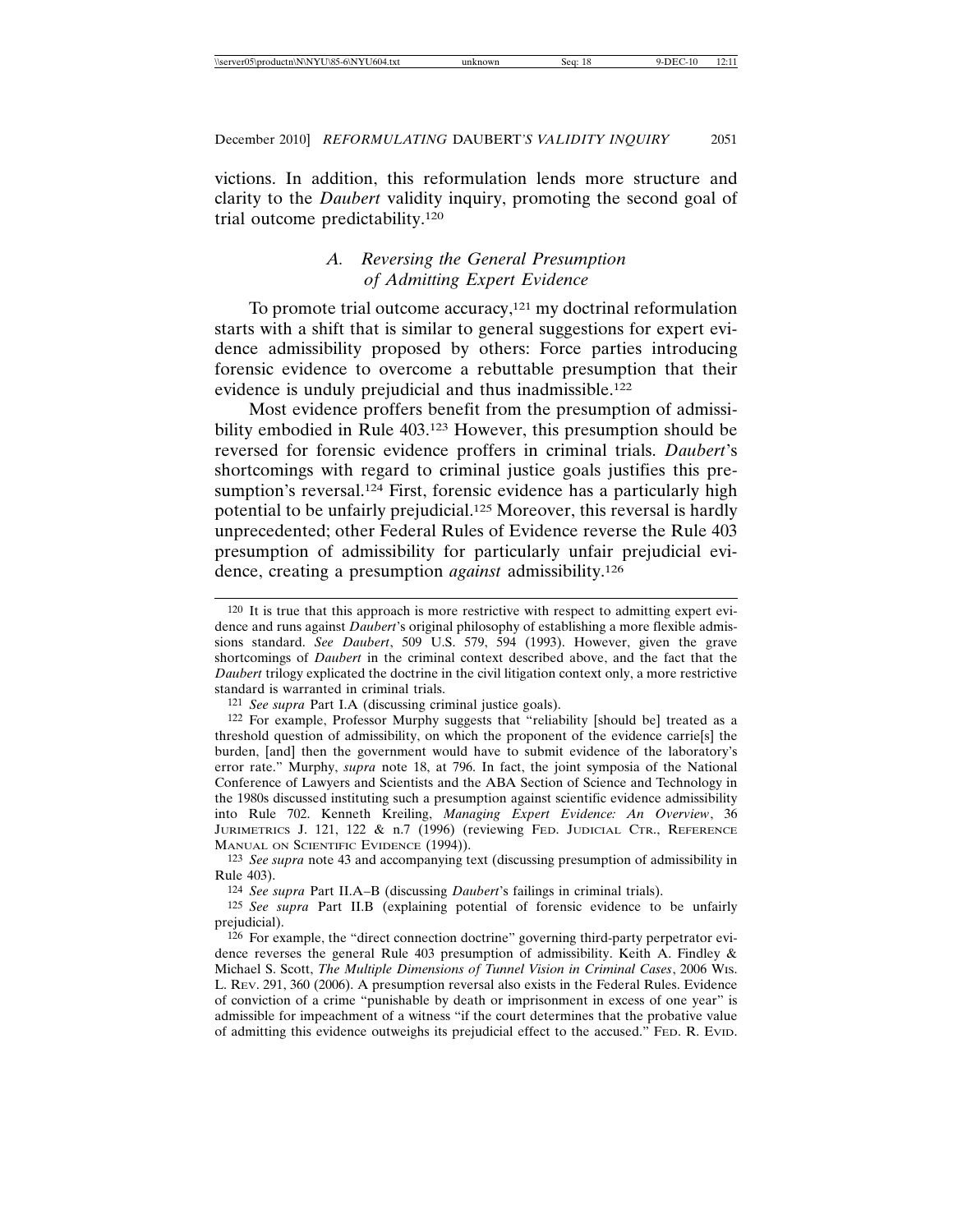The prior bad acts doctrine is a key example of this presumption against admissibility.127 Evidence of prior bad acts is so likely to be unfairly prejudicial that it presumptively fails the Rule 403 balancing test.128 Rule 404(b)'s presumption against admitting such evidence to demonstrate criminal propensity reflects this likelihood of prejudice.129 Though this evidence can be highly probative, it is too likely that the jury would weigh it improperly.130 Similarly, juries on the whole weigh forensic evidence improperly, a fact which justifies a presumption against admitting such evidence.131

The adversarial bias problem further justifies a presumption against admitting forensic evidence. Parties in litigation face imperfect information about the practices of the crime labs generating their opponents' proffers of expert evidence.132 In particular, defendants have a harder time than the prosecution in accessing information about the police crime lab and its methods.133 As a result, it is more costly for defendants' lawyers to challenge prosecution proffers competently.

The profferor should rebut the presumption against expert evidence admissibility by showing that the probative value of the evi-

128 *See Michelson*, 355 U.S. at 475–76 (noting that evidence of prior bad acts "is said to weigh too much with the jury and to so overpersuade them as to prejudge one with a bad general record").

129 *See* FED. R. EVID. 404(b) ("Evidence of other crimes, wrongs, or acts is not admissible to prove the character of a person in order to show action in conformity therewith."). This rule codified the common law prior bad acts doctrine. *See Old Chief*, 519 U.S. at 181 (explaining that Rule  $404(b)$  "reflects th $[e]$  common-law tradition" of disallowing propensity evidence). However, evidence of prior bad acts may come in for certain enumerated purposes including "proof of motive, opportunity, intent, preparation, plan, knowledge, identity, or absence of mistake or accident," if the prosecution gives reasonable notice. FED. R. EVID. 404(b).

130 *See Old Chief*, 519 U.S. at 181 ("Although . . . 'propensity evidence' is relevant, the risk that a jury will convict for crimes other than those charged—or that, uncertain of guilt, it will convict anyway because a bad person deserves punishment—creates a prejudicial effect that outweighs ordinary relevance." (quoting United States v. Moccia, 681 F.2d 61, 63 (1st Cir. 1982))).

131 *See supra* Part II.B (explaining juries' lack of skill in interpreting and assessing validity of statistical and scientific evidence).

132 *See* Murphy, *supra* note 18, at 790–91 (emphasizing importance of defendant's receiving access to government's scientific and statistical information).

133 *Id.*

<sup>609(</sup>a). The burden is on the government to prove that the evidence should be admitted, a requirement which reverses the Rule 403 presumption. Jeffrey Bellin, *Circumventing Congress: How the Federal Courts Opened the Door to Impeaching Criminal Defendants with Prior Convictions*, 42 U.C. DAVIS L. REV. 289, 309 & n.77 (2008).

<sup>127</sup> *See* FED. R. EVID. 404(b) (codifying common law prior bad acts doctrine); Old Chief v. United States, 519 U.S. 172, 181–82 (1997) (describing common law presumption against admission of evidence to discredit defendant's character); Michelson v. United States, 335 U.S. 469, 475–76 (1948) (same).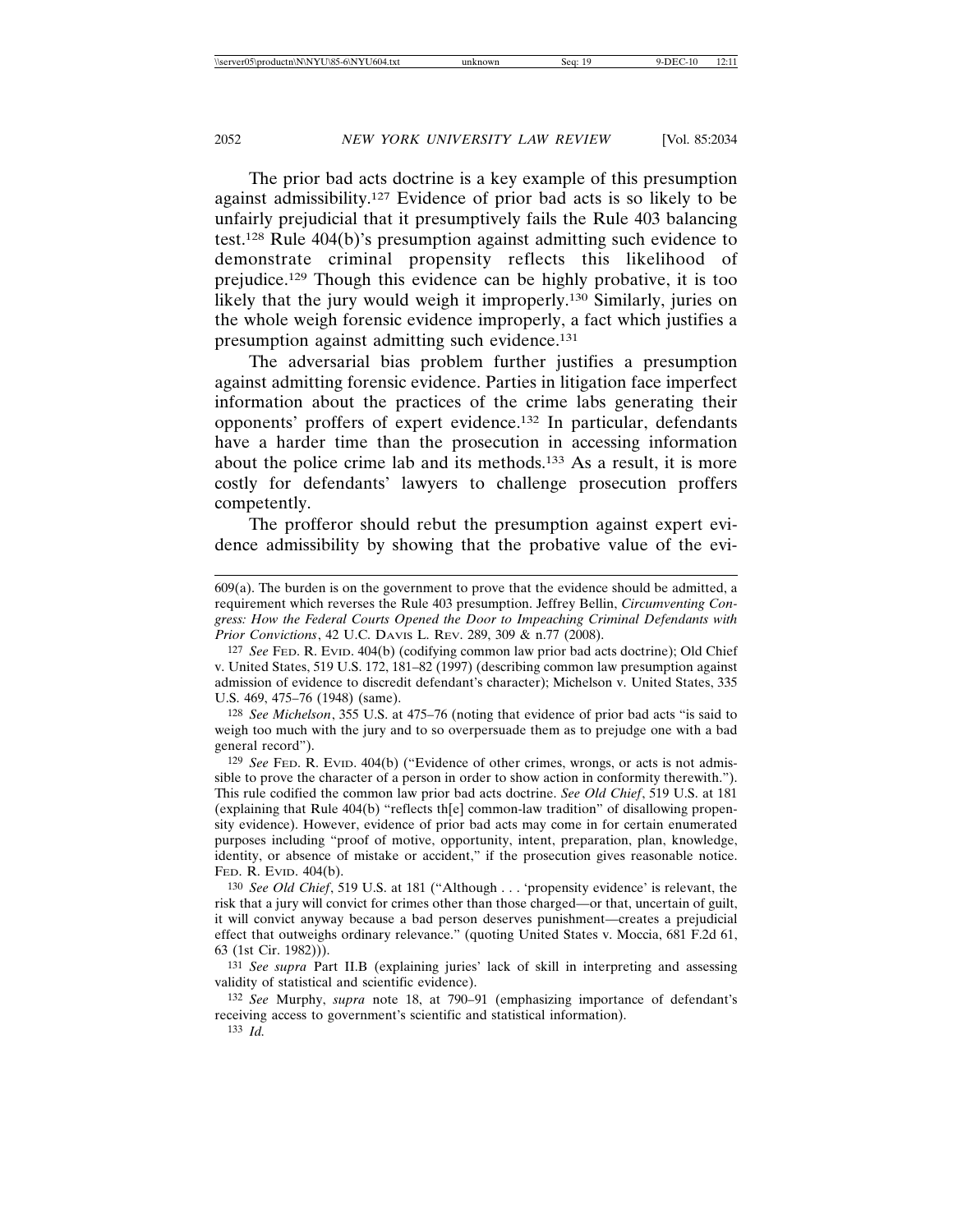dence outweighs its prejudicial value.134 This proposal requires a higher burden than preponderance of evidence—such as a clear and convincing evidence standard135—that *Daubert* is satisfied. This *Daubert* showing would also include my proposed validity inquiry into the specific error rate.136 In the absence of error rate information, the "secondary" validity factors of peer review and publication and general acceptance could be used to rebut the presumption.

Finally, I tentatively suggest that such a presumption apply only to prosecutorial proffers of forensic evidence. I propose this limitation due to a concern that such a presumption could otherwise prevent indigent defendants from introducing exculpatory forensic evidence. A detailed defense of this position, however, is beyond the scope of this Note.137

<sup>134</sup> This approach is a direct reversal of the Rule 403 presumption in favor of admissibility and is how the presumption against admissibility is rebutted in the Rule  $609(a)(1)$ context. *See* FED. R. EVID.  $609(a)(1)$  (governing prior convictions of accused); United States v. Sanders, 964 F.2d 295 (4th Cir. 1992); *see also supra* note 126 (explaining reversal of presumption in Rule 403 context). The test to determine whether the Rule  $609(a)(1)$ presumption has been rebutted is from *Gordon v. United States*, 383 F.2d 936, 939–41 (D.C. Cir. 1967).

<sup>135</sup> Detailed consideration of the burden on the proffering party is beyond the scope of this Note. What is clear, however, is that the showing of reliability must be higher than the preponderance of the evidence standard required in the current *Daubert* test. *See supra* note 59 and accompanying text (noting that party proffering evidence must prove technique's reliability by preponderance of evidence).

<sup>136</sup> The onus is on the party introducing the evidence to produce enough information to satisfy the judge that she has relevant specific error rate information. *Cf.* Murphy, *supra* note 18, at 793 ("Accordingly, the government should carry a burden of placing before the court continued evidence of a technique's legitimacy."). I decline to prescribe a threshold error rate. *See infra* notes 163–64 and accompanying text (explaining difficulties in setting threshold error rate).

<sup>137</sup> A burden-shifting scheme makes it difficult for the defense as well as the government to introduce forensic evidence. Thus, there is a potential conflict with the first criminal justice goal of mitigating false convictions. The defense may not have the resources or access to gather error rate information, circumstances which could potentially result in more harm than good for defendants.

There are two possible responses to this predicament. First, one could say that the additional burden on the defense does not matter—the vast majority of forensic evidence is introduced by the prosecution regardless of the burden, so there is a large net benefit to the defense from such a scheme. *See* Garrett & Neufeld, *supra* note 7, at 90 ("The presentation of forensic science testimony is typically one-sided in the majority of states that do not routinely fund the provision of forensic experts for indigent defendants.").

Second, the rebuttable presumption could apply only when the prosecution seeks to introduce evidence against a defendant as is the case elsewhere in the Rules of Evidence. Rules 404(b) and 609(a)(1) are ready examples. *See supra* notes 126, 129, 134 and accompanying text (discussing reversal of presumption of admissibility for particularly unfair prejudicial evidence).

Because of costs to individual defendants, I prefer the second response. Whichever response is chosen, a presumption against forensic evidence admission has large net benefits to defendants in curing resource inequality and unfair prejudice problems.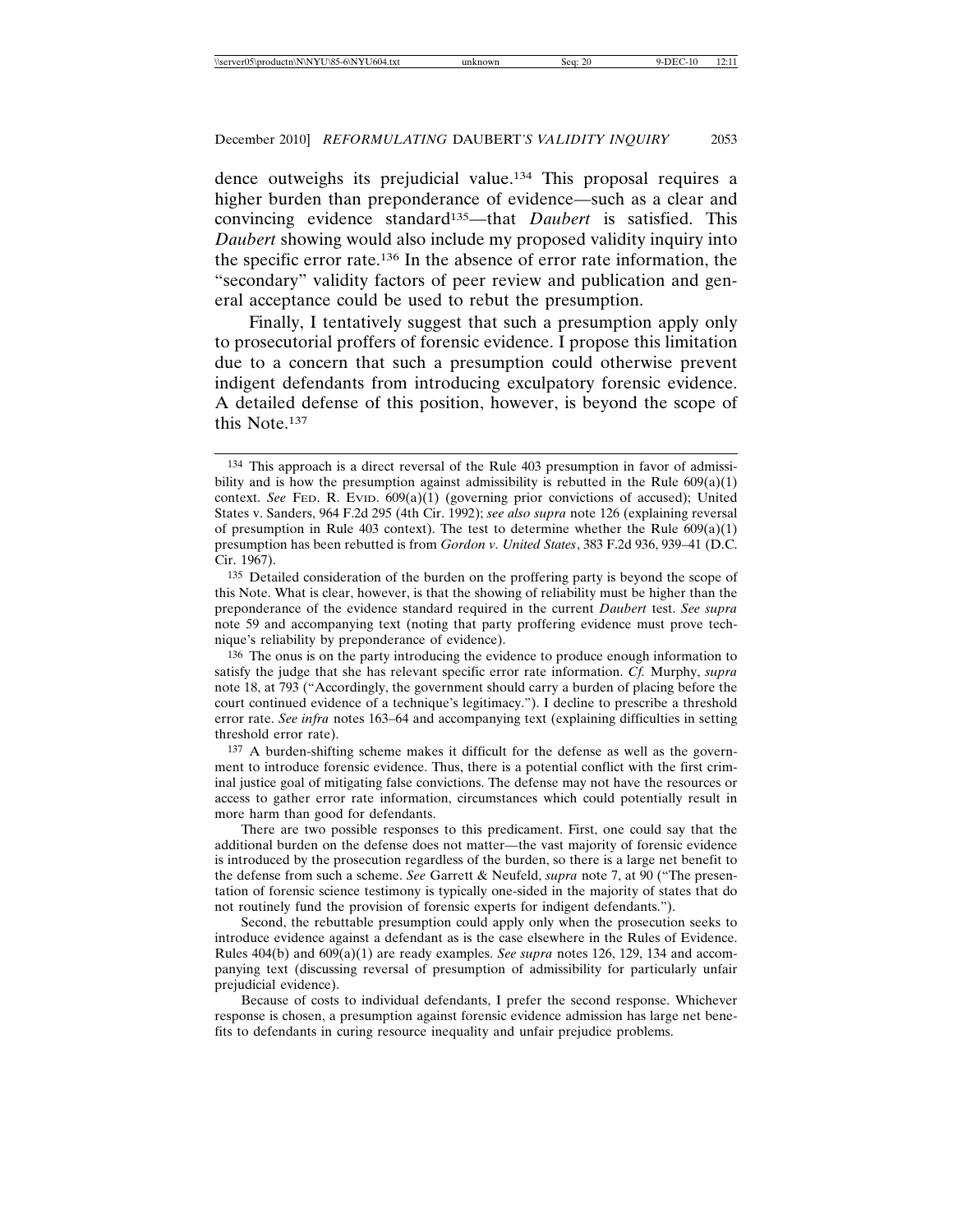# *B. Setting the Error Rate as the Primary Factor in* Daubert*'s Validity Inquiry*

In order to better serve criminal justice goals,138 the *Daubert* validity inquiry should focus on the specific error rate—the error rate of the methodology as practiced in that particular instance.139 Publication, general acceptance, and the general error rate should be considered as secondary factors that are relevant if and only if the specific error rate cannot be ascertained at all.140

#### *1. Setting the "Specific" Error Rate as the Primary Validity Factor*

The error rate factor under the validity inquiry of the *Daubert* standard is the single most important factor that reflects the probative value of expert evidence. Though the *Daubert* Court never explicitly defined the term, "[t]he typical use of the term 'error rate' refers to the number of 'mistakes' a particular technique or method will make in some specific number of trials."141 Validity is measured most directly by the error rate: When we are concerned about accuracy, we want to know how often the evidence is wrong.<sup>142</sup>

Prioritizing the error rate also maximizes the probative value of evidence.143 The lower the error rate of a scientific methodology, the more likely the methodology is accurate, and thus the more likely that it provides probative evidence.144 The error rate is therefore a concrete and objective way to measure the probative value of evidence.

Take the example of bite mark evidence. Imagine Crime Lab X uses a procedure that largely resembles standard bite mark testing. However, the compound Lab X uses to capture the defendant's bite impression is unique and used infrequently by other labs. When evaluating the underlying methodology of the bite mark evidence, the ultimate question is how often Lab X's unique testing procedure yields inaccurate conclusions. Knowing how often this novel testing method

143 *See supra* Part I.B.2 (discussing Rule 403 balancing).

<sup>138</sup> *See supra* Part I.A (describing criminal justice goals).

<sup>139</sup> *See supra* notes 72–79 and accompanying text (explaining concept of specific error rate).

<sup>140</sup> The last factor, testability, is presupposed by the other three factors, and I therefore do not consider it in my proposed reformulation. FAIGMAN ET AL., *supra* note 12, at 20. 141 *Id.* at 25.

<sup>142</sup> Other commentators have presupposed that the error rate is the most important factor and the best measure of reliability. *See, e.g.*, Murphy, *supra* note 18, at 795–96 (advocating for threshold error rate for admissibility); Barry C. Scheck, *DNA and* Daubert, 15 CARDOZO L. REV. 1959, 1997 (1994) ("*Daubert* analysis of DNA evidence reveals that laboratory error rate is the most important reliability factor for courts to consider.").

<sup>144</sup> *See* Koehler, *supra* note 76, at 866 (drawing link between error rate of DNA testing method and probative value of evidence in O.J. Simpson case).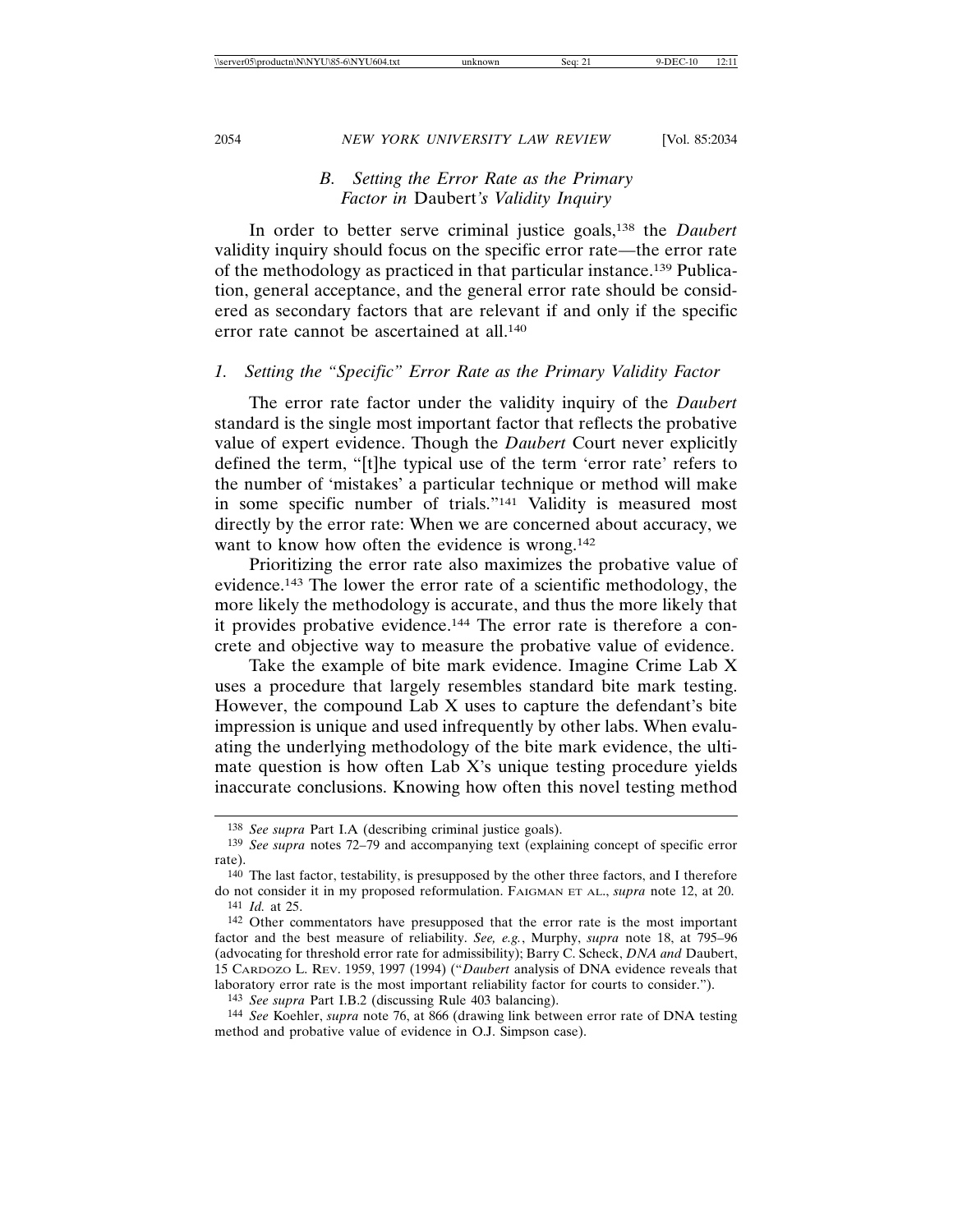produces bad results allows a true assessment of the value of the evidence.

This example reveals how to define the *Daubert* error rate: Instead of being measured at a general methodological level, it should be measured at a lab-specific methodological level.145 In short, the "error rate" should mean the *specific* error rate.146 A specific error rate measure provides more relevant information for a particular adjudication because it accounts for additional details of the relevant testing conditions.147 It encompasses the lab's particular protocols as to how it carries out a forensic testing methodology and it takes into account how the lab's technicians perform that methodology.148 "Proficiency testing"—under which a lab performs the methodology in question in controlled trials—can be used to test and record the methodology's specific error rate.149

The specific error rate provides a more accurate reflection of the probative value of a piece of evidence in a specific trial than does the general error rate. Crucially, if the error rate were based on a broader definition of the underlying methodology, juries would have to ascertain how closely a lab's practices in that particular instance comport with the general methodology for which the jury has general error rate information—a common situation in the current jurisprudence.150

Two of *Daubert*'s weaknesses in the criminal context are also implicated when using the general error rate. Given jurors' lack of expertise and inability to weigh expert evidence properly, it is unwise to trust them to make sound judgments about the error rate.151 The

147 *See* Koehler, *supra* note 76, at 870–75 (noting preference for lab-specific rather than industry-wide error data when sufficient lab-specific data is available).

148 *Id.* (comparing viewpoints on use of industry-wide error rates in making error predictions for specific cases); Murphy, *supra* note 18, at 759–60 (discussing pros and cons of courts' "case-specific" inquiries into proffered forensic evidence methodologies).

149 Although some labs already perform proficiency testing, commentators such as Jonathan Koehler seem to advocate for more widespread proficiency testing of crime labs. *See* Koehler, *supra* note 76, at 874–75 (discussing proficiency testing's benefits with regard to promulgating information about error rate).

150 Murphy, *supra* note 18, at 758–59.

151 *See* McAuliff et al., *supra* note 100, at 248 (demonstrating juries' difficulties evaluating statistics in expert testimony). My conception of the specific error rate retains the jury's role as decider of issues of fact. The specific error rate is still cabined entirely to the *methodology* that the lab is supposed to perform and can thus be comfortably character-

<sup>145</sup> *See supra* notes 74–85 and accompanying text (explaining concept of specific error rate).

<sup>146</sup> This idea raises the question of just how specific this error rate should be. For example, should it be the error rate for each individual technician? Error rates for individual technicians are likely too specific to be practicable. Instead, the error rate should be measured for that particular type of forensic testing across all of the lab's technicians. This is specific enough to measure a lab's error rate overall while also being a practicable way to measure such an error rate.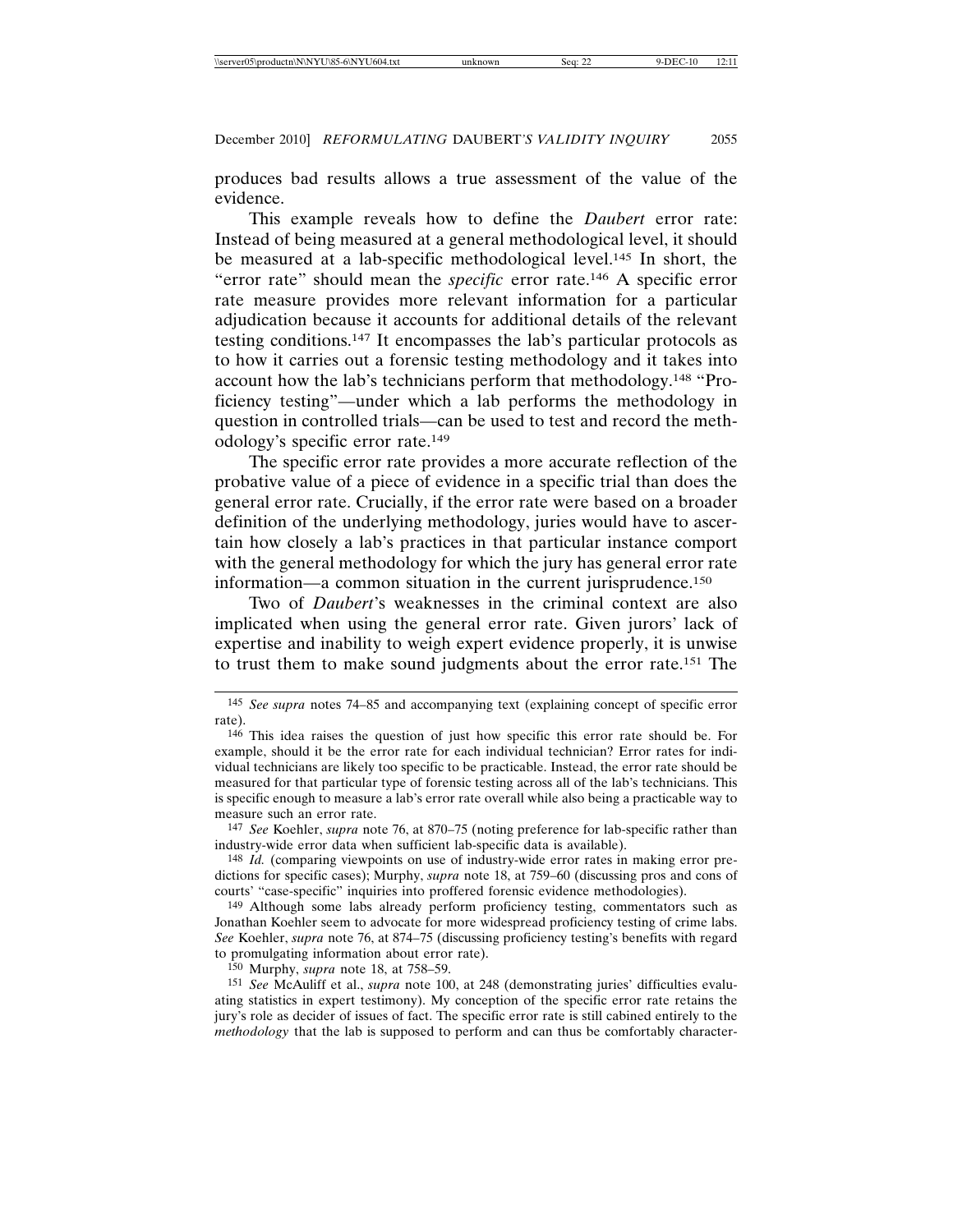resource inequality problem perpetuates jurors' inability to evaluate the general error rate: When defendants are unable to raise worthy challenges to the prosecution's experts, jurors will not have access to comprehensive information with which to evaluate how the scientific testing was performed.152 As such, the underlying methodology that the *Daubert* error rate measures should be defined as the specific error rate.

A presumption against the admission of forensic evidence would give prosecutors' offices and police departments an incentive to maintain complete information about their crime labs' methodologies and specific error rates.<sup>153</sup> This incentive significantly bolsters the practicability and effectiveness of my proposed *Daubert* validity inquiry: Even if specific error rates for labs are not initially available, the presumption will encourage labs to make specific information about the error rate known more readily.154 Furthermore, since the burden is on the party introducing the evidence, the costs of producing such information are on the parties and do not have to be swallowed by the court in hiring its own experts to ascertain the specific error rate.

The specific error rate is the most objective and rigorous way to measure the validity of a forensic methodology, especially compared to the other two substantial validity factors under *Daubert*: publication in a peer-reviewed journal and general acceptance of the methodology by the scientific community. These factors can provide useful information, but they suffer several shortcomings that the specific error rate is not subject to.

ized as an issue of law that the judge can decide without invading the province of the jury. The jury must still decide whether in a given instance the lab technician performed the testing in accordance with the articulated methodology. The tendency to overvalue expert evidence may still exist, as juries may inaccurately evaluate the competence of a specific lab technician in the current instance. FAIGMAN ET AL., *supra* note 12, at 23–24; *cf.* Koehler, *supra* note 76, at 870–75 (advocating for lab proficiency testing).

<sup>152</sup> *See* Murphy, *supra* note 18, at 760–64, 768 n.204 (explaining difficulties defendants face in gaining information about forensic techniques and need for jurors to receive such information); Neufeld, *supra* note 17, at S110 (explaining defense lawyers' lack of skill and funding for mounting *Daubert* challenges).

<sup>153</sup> *See* Murphy, *supra* note 18, at 795–96 (noting that, if courts viewed "error rates of either the methodology itself or the executing laboratory" as "legal questions of admissibility," laboratories would have more incentive to "document their rate of error"). They would achieve this goal by instituting performance testing of their labs. *See supra* note 149 and accompanying text.

<sup>154</sup> *See* Murphy, *supra* note 18, at 796 (arguing that courts' determining admissibility of forensic evidence by reviewing labs' general reliability would encourage labs to better comply with operational standards and make error rate information widely available).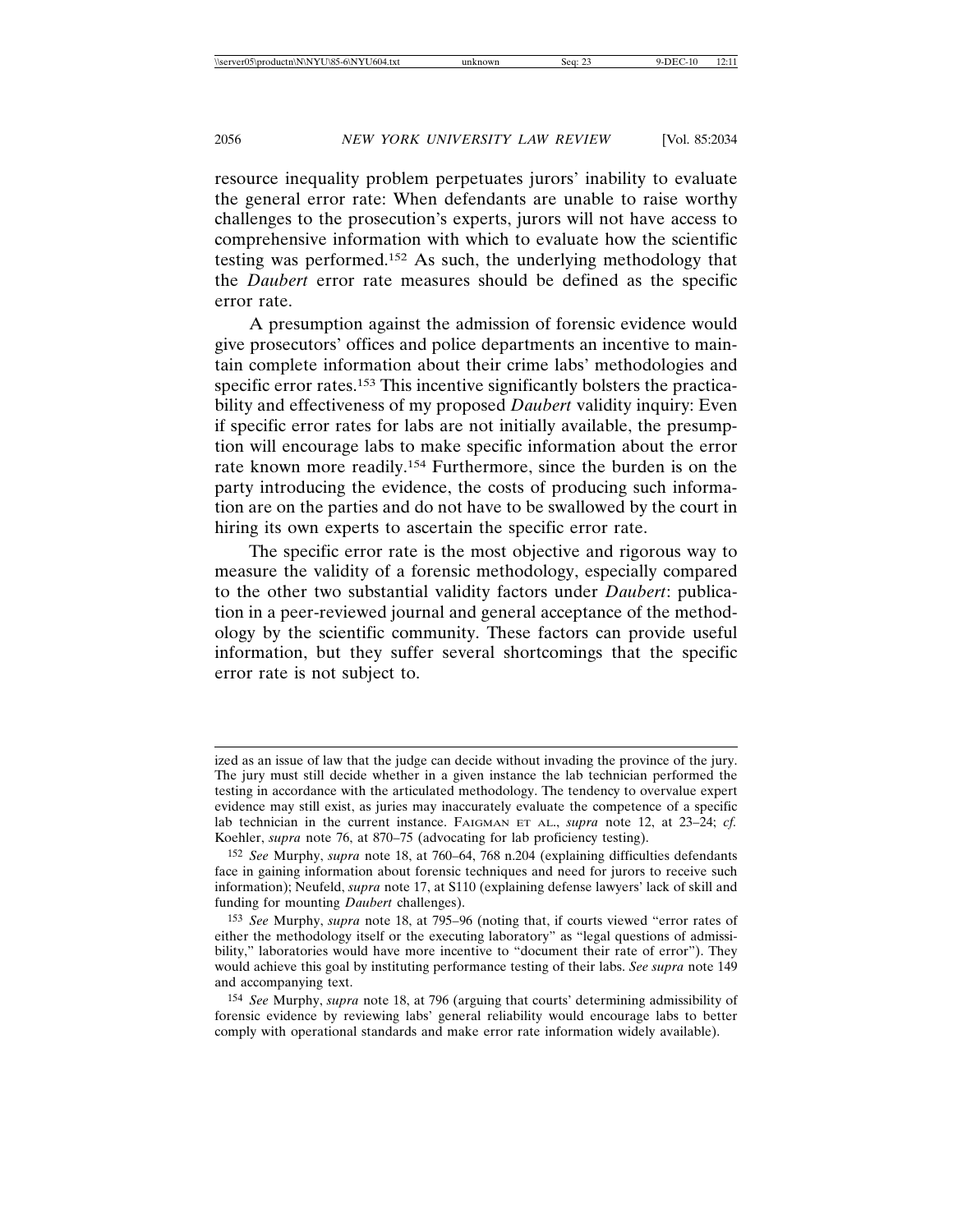Publication in peer-reviewed journals and general acceptance are often skewed toward methods that are already well established.155 Such acceptance may have more to do with ease of method than accuracy of results.156 Also, both the publication and general acceptance factors reflect the standards of scientific communities as to the acceptable level of predictive power of certain scientific methodologies; however, since courts' expectations for the predictive power of forensic evidence introduced in litigation may be more stringent than that of scientific communities, using peer review and general acceptance factors may not be appropriate.157 Further, it may be difficult to ascertain the general practice of a scientific community; indeed, no general practice may even exist.158 It is clear that the specific error rate is superior to these other *Daubert* factors as a measure of reliability because peer review and general acceptance remain imperfect proxies for the value of expert evidence.

Since the specific error rate is such an important factor in its objective measure of the quality of evidence, when possible it should be the *only* factor under consideration. This approach would help promote both criminal justice goals. First, the specific error rate mathematically reflects the probative value of expert evidence, a characteristic which promotes accuracy in trial outcomes. Second, applying a single factor—the error rate—is much easier than applying the amorphous and flexible multifactor jumble that the *Daubert* standard requires today. This ease of application would provide consistency and accuracy across trial outcomes.

Finally, how low an error rate should be to rebut the presumption of admissibility remains an open question. In one way, it would be ideal to be able to articulate a threshold error rate: It would be the easiest possible validity standard judges could apply, promoting con-

<sup>155</sup> FAIGMAN ET AL., *supra* note 12, at 27–28 (noting mainstream journals' bias in favor of "conventional scholarship").

<sup>156</sup> Tara Marie La Morte, Comment, *Sleeping Gatekeepers:* United States v. Llera Plaza *and the Unreliability of Forensic Fingerprinting Evidence Under* Daubert, 14 ALB. L.J. SCI. & TECH. 171, 187 (2003) (explaining that forensic scientists "do not expend much effort researching," which allows lower-quality methods to pass general acceptance and peer review inquiries).

<sup>157</sup> *See* Thomas M. Fleming, Annotation, *Admissibility of DNA Identification Evidence*, 84 A.L.R.4th 313, 327 (1991) ("[T]esting laboratories have sometimes used stricter match criteria for determining band frequencies within the data base than they have used for determining a match between prints obtained from the samples in issue, resulting in an inordinately low coincidental match probability."). Even though many crime labs may use this criteria-setting method, it should be a practice that raises red flags as to the evidence it produces for trial.

<sup>158</sup> Giannelli, *supra* note 49, at 1215–19 (discussing problems with each of courts' three recognized methods of determining general acceptance).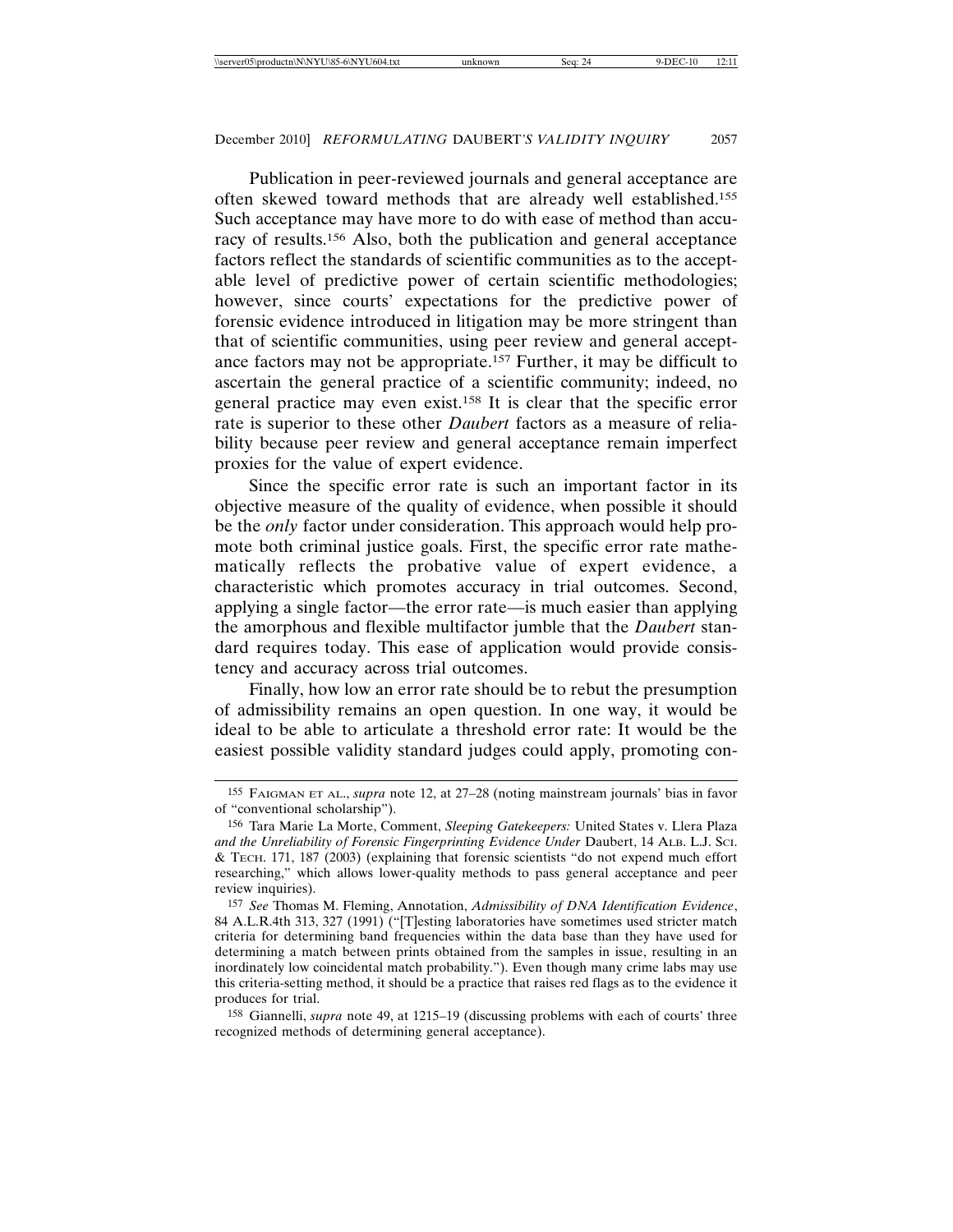sistency in the quality of evidence admitted and trial outcome predictability. However, I adopt the view that, because the cost of error varies in different contexts and proceedings, an across-the-board threshold is unwise.159 Even if I were to prefer setting a threshold error rate, prescribing one is an extremely complicated endeavor beyond the scope of this Note.160

# *2. Keeping General Acceptance and Peer Review as Secondary Factors*

The peer review and publication and general acceptance factors should not be discarded altogether; instead, they should be used when the error rate cannot be ascertained. Reserving the ability to use these factors solves a problem that necessarily arises if the error rate is defined as the specific error rate, because this information is often unavailable.161 However, sometimes courts do have information that a crime lab's specific error rate is high and will refuse to admit evidence generated by that lab.162 Sometimes the lab's practices will comport with the general methodology as it is ideally practiced—in those cases, the general error rate would apply because it would sufficiently approximate the specific error rate.163

However, for situations where the judge lacks the appropriate specific error rate information, general acceptance and peer review and publication of the specific testing method may be useful factors. It

<sup>159</sup> *See* FAIGMAN ET AL., *supra* note 12, at 26 (arguing that effects of error in given context should guide court's evalution). In other words, depending on the realities of different adjudications, different error rates may be appropriate. For example, a lower error rate may be appropriate in capital cases as opposed to in probation matters. *Id.*

<sup>160</sup> Some commentators have advocated for the institution of a threshold specific error rate for the admission of expert evidence. *E.g.*, Murphy, *supra* note 18, at 796. Such a threshold would have to comport with the evidentiary standard for criminal conviction proof beyond a reasonable doubt. This is a fascinating subject, but beyond the scope of this Note.

<sup>161</sup> Scheck, *supra* note 142, at 1997 ("Unfortunately, forensic laboratories have historically resisted external blind proficiency testing and other efforts to assess laboratory error rates.").

<sup>162</sup> *E.g.*, Murray v. State, 838 So. 2d 1073, 1080–81 (Fla. 2002) (denying admission of DNA evidence in part on "general sloppiness" of methods used by lab). Such information becomes available through proficiency testing. Koehler, *supra* note 76, 870–75 (discussing arguments for and against using error rates in determining probative value of DNA evidence).

<sup>163</sup> Judges will thus retain some discretion because they will have the authority to determine whether a lab's specific practices are the same as general best practices in order for them to have appropriate error rate information. Some may argue that a judge would have too much discretion on an issue of *fact*—ascertaining whether the lab's practices are the same as best practices so that he can apply the general error rate.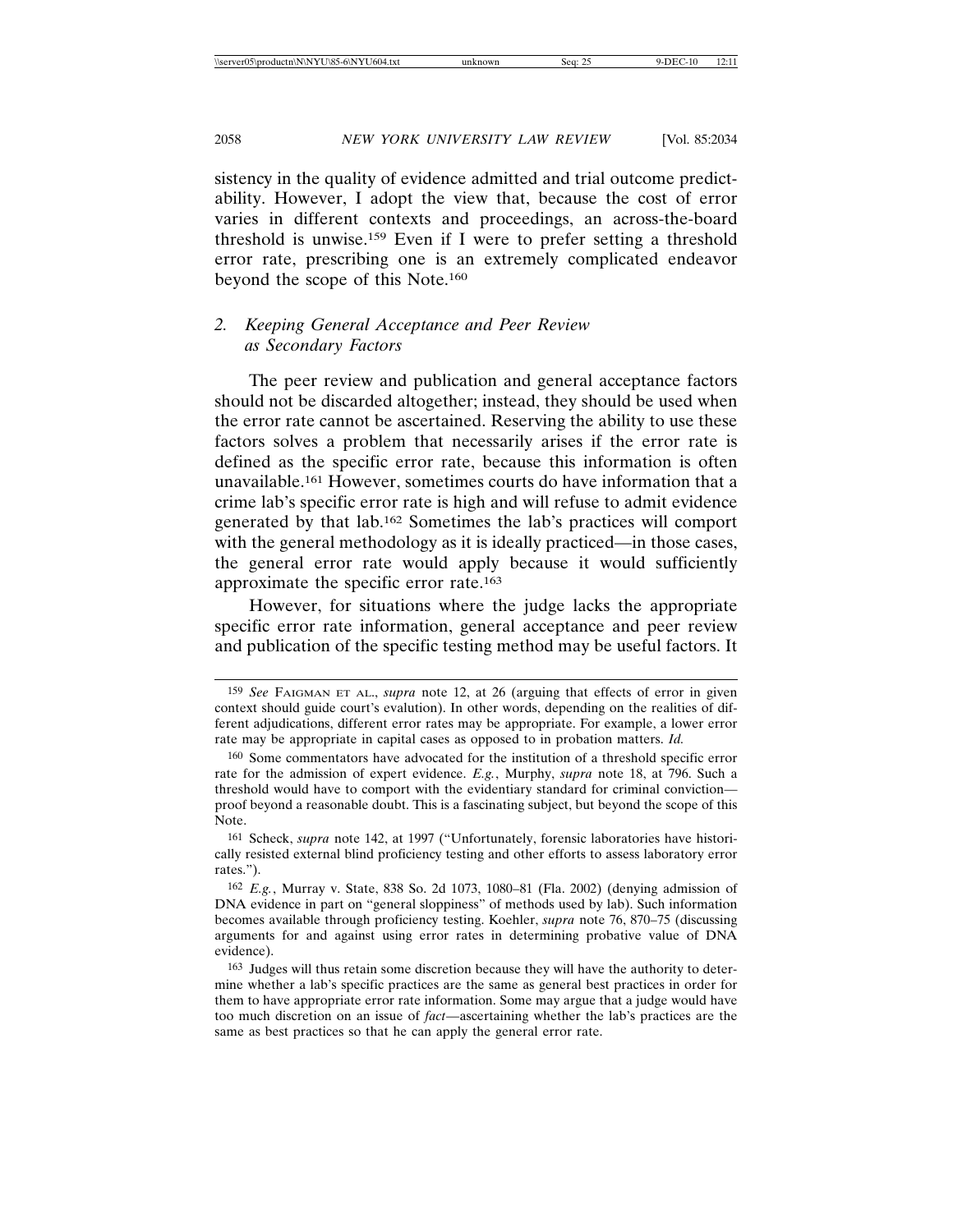is true that these factors are problematic.164 Nonetheless, they are not so problematic that no useful information about the validity of a scientific methodology can ever be gleaned from them: These factors are simply *less* useful than the specific error rate factor. So in these cases alone, judges may opt to look to general practice or publication to see if the scientific community approves of the methodology used in that case.

This reformulation works because using general practice and publication as backup factors still incentivizes labs to use proficiency testing to develop specific error rate information.165 There are limited instances now in which lab-specific error rate information is available,166 but prosecutors will have an increased incentive to develop it if confronted with this revised doctrine.167 It would be significantly easier and less risky for prosecutors to introduce forensic evidence if they knew the specific error rate. Since general practice and publication are less concrete factors than the error rate,168 how judges will act on them is also less predictable.

This proposal emphasizes using the error rate to measure the probative value of evidence, an approach which satisfies the first criminal justice goal of trial accuracy. A clear standard utilizing the specific error rate as the first and, when possible, the only validity factor should promote the goal of trial outcome consistency as well.

# *C. Defining the Error Rate: Type I or Type II?*

While it should be the most important *Daubert* validity factor, the error rate is unfortunately the least clear. The *Daubert* Court never explained whether the error rate means false negatives, false positives, or the false discovery rate.169 There are two possible definitions for the *Daubert* error rate that best meet the two criminal justice goals.

<sup>164</sup> *See supra* notes 155–160 and accompanying text (discussing varying concerns with factors).

<sup>165</sup> *See* Murphy, *supra* note 18, at 759 (noting appeal and ease of courts' reliance on previous findings of methodological reliability, specifically those contained in scientific journals and papers).

<sup>166</sup> *See* Koehler, *supra* note 76, at 874 (recognizing small number of laboratories participating in high quality proficiency tests).

<sup>167</sup> Murphy, *supra* note 18, at 796 ("[S]taking admissibility of evidence on a laboratory's general reliability not only creates incentives on the part of the laboratory to comply with published standards of operation, but it also gives the prosecution a vested interest in competently managing the laboratory . . . .").

<sup>168</sup> *See supra* notes 155–160 and accompanying text (discussing shortcomings of these factors).

<sup>169</sup> Risinger, *supra* note 112, at 461 ("[C]asual invocation of these [varying notions of error rate] by the Supreme Court was unlikely to provide much guidance to the lower  $court[s] \ldots$ ").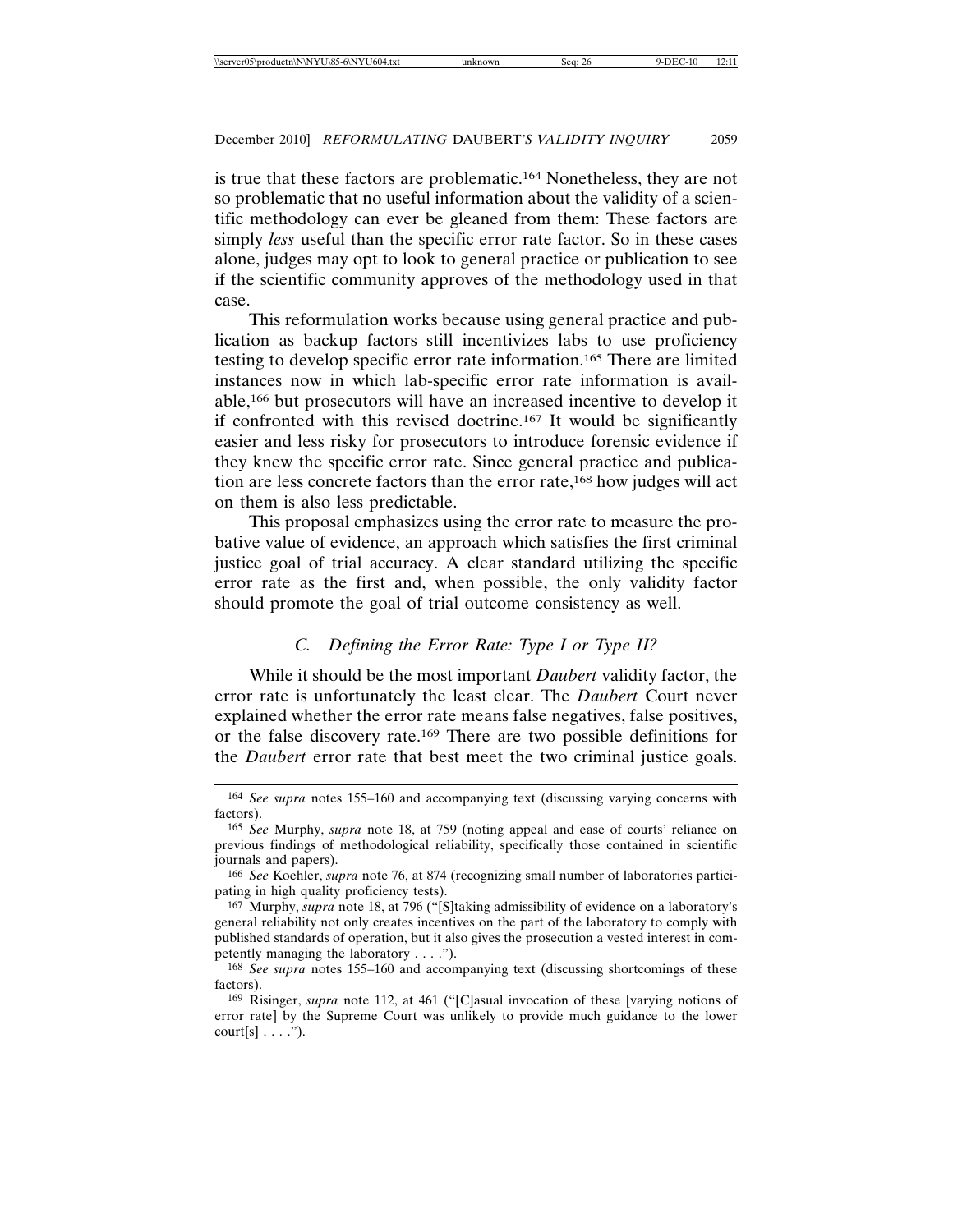One ensures a high degree of trial outcome accuracy—with a particularly high emphasis on preventing false convictions—and features a high level of clarity that would promote trial outcome consistency. The second ensures a higher level of trial outcome accuracy in general but a lesser degree of consistency.

#### *1. Type I and Type II Errors*

Under the Court's decision in *Daubert*, it is unclear whether "error rate" refers to false positives or false negatives.170 For clarity, I will refer to these types of error in statistics jargon: Type I errors are false positives, and Type II errors are false negatives.<sup>171</sup>

In order to answer whether *Daubert*'s error rate should be Type I, Type II, or both, one should consider which type of error is implicated more frequently, rather than what the error rate of the practice is in the abstract when removed from the adjudication context. Thus, it makes sense to map out the possible errors and focus on their likelihood.

Below is a two-by-two matrix breaking down the possible error types that may be implicated in the four different situations that arise in criminal cases. The example methodology used is handwriting analysis. In each of these four situations, there is either a higher likelihood of false convictions or false acquittals.172 Whether the probability of acquittals or convictions increases depends on two factors: first, who proffers a piece of expert evidence, and second, which type of error is likely in that proffer of evidence.

Since parties obviously will not proffer evidence that does not benefit their case, the identity of the party offering the evidence predicts the outcome of its scientific testing. Prosecutors will proffer

<sup>170</sup> *Id.*

<sup>171</sup> Courts often define the error rate as Type I when they accept evidence based on hypothesis testing. *E.g.* Love v. Johans, 439 F.3d 723, 731 (2006) (inquiring why multiple regression analysis was not submitted). Some common forensic methodologies, such as fingerprint analysis, are not based on hypothesis testing. Tamara F. Lawson, *Can Fingerprints Lie?: Re-Weighing Fingerprint Evidence in Criminal Jury Trials*, 31 AM. J. CRIM. L. 1, 49 (2003).

<sup>172</sup> It should be noted that, while a certain type of error will increase the likelihood of a false result, it can also increase the likelihood of an accurate result. For example, say the defendant is guilty, but a crime scene handwriting sample was not written by the defendant, but by some third party. Further, say the prosecution lab's handwriting analysis falsely finds a match between the crime scene sample and the defendant's handwriting sample. Then, the Type I error actually increases the likelihood of an *accurate* conviction, because even though the evidence is wrong, it points to the correct result. I am assuming that when there is erroneous evidence, the increased likelihood of an erroneous final result is greater than the increased likelihood of an accurate final result. So, the possible societal benefits that could accrue from admitting invalid evidence are not present in my analysis.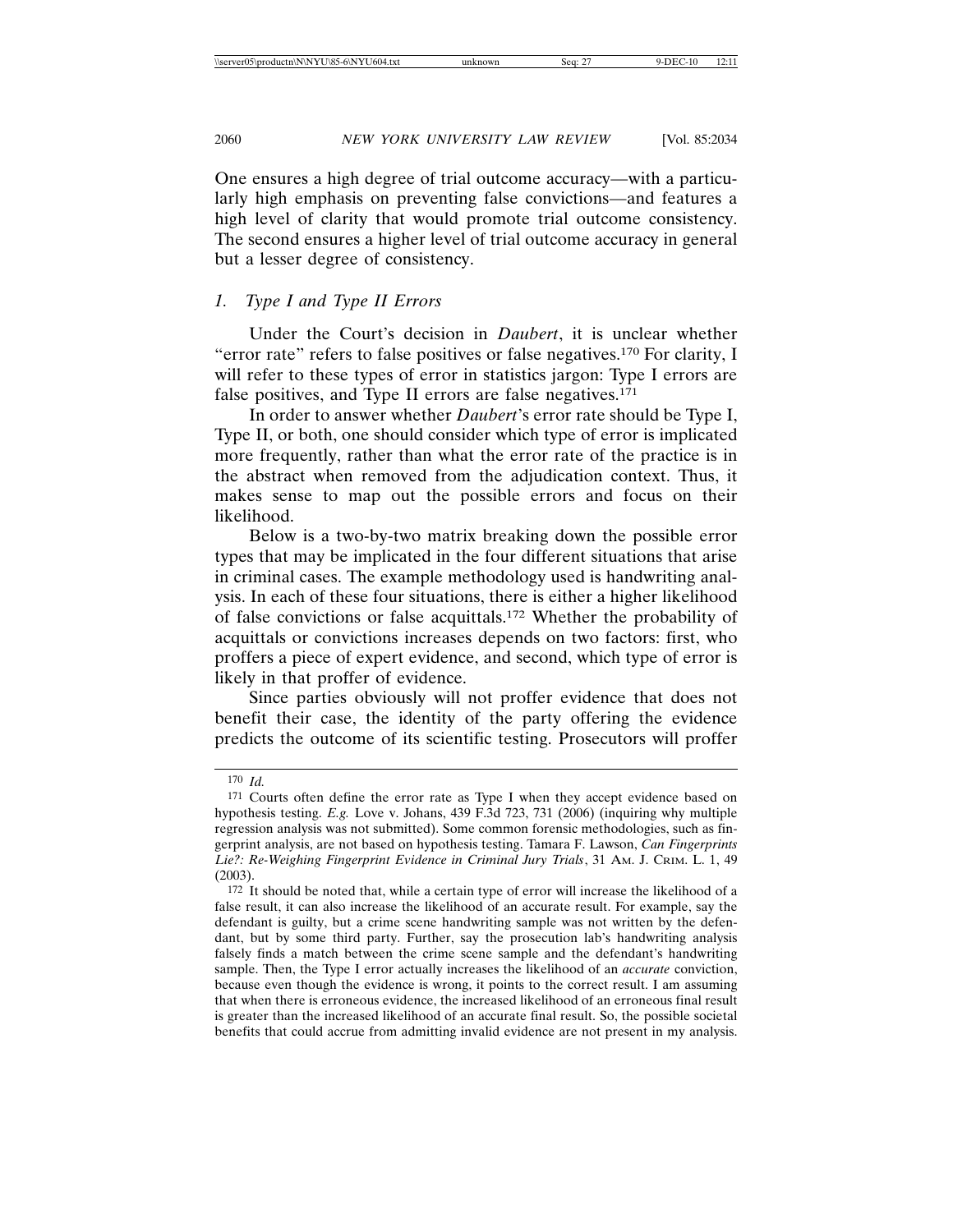only evidence that inculpates the defendant or exculpates other suspects.173 If we know which party is offering the expert evidence and the purpose for which it is being offered, we know that in any given proffer of evidence only one type of error, Type I or Type II, is likely.

For example, if the prosecution is offering handwriting analysis evidence that shows a defendant's handwriting sample matches a crime scene note sample, it is impossible that a Type II error occurred in that instance—since there was a positive match between the two samples, there is no chance a false negative occurred. Thus, in evaluating the evidence in that case, we are worried only about the probability of Type I—false positive—error.

|                             | Prosecution Offers Evidence                                                                                                                                      | Defense Offers Evidence                                                                                                                              |
|-----------------------------|------------------------------------------------------------------------------------------------------------------------------------------------------------------|------------------------------------------------------------------------------------------------------------------------------------------------------|
| Type I<br>(false positive)  | Scenario 1<br>Introduces evidence in which<br>samples match, indicating<br>defendant's guilt<br>Higher likelihood of<br>false conviction                         | <i>Scenario</i> 2<br>Introduces evidence in which<br>samples match, indicating another<br>person's guilt<br>Higher likelihood of<br>false acquittals |
| Type II<br>(false negative) | <i>Scenario</i> 3<br>Introduces evidence in which<br>samples do not match, indicating<br>another person's innocence<br>Higher likelihood of<br>false convictions | Scenario 4<br>Introduces evidence in which<br>samples do not match, indicating<br>defendant's innocence<br>Higher likelihood of<br>false acquittals  |

The table below maps out this analysis:

Of the four scenarios depicted in this table, it seems likely that evidence introduced under Scenario 1—where the prosecution proffers evidence indicating a positive match between the defendant's sample and a police sample—is the most commonly accepted.<sup>174</sup> And so we see that Type I errors—where a defendant's sample is erroneously concluded to match with the police's sample on file—are particularly problematic.

# *2. Option 1: Setting the Error Rate to Type I Error*

The matrix reveals two options in defining the error rate for *Daubert* purposes. The first is setting the error rate to the Type I error rate of the scientific methodology.

<sup>173</sup> Whether such evidence is admitted obviously depends on the applicable rules of evidence. The low likelihood of the admission of such evidence does not hinder my analysis in fact, the analysis hinges on this.

<sup>174</sup> D. Michael Risinger, *Navigating Expert Reliability: Are Criminal Standards of Certainty Being Left on the Dock?*, 64 ALB. L. REV. 99, 104–12 (2000) (contrasting ability of prosecutors' proffered expert testimony to survive virtually all *Daubert* challenges with criminal defendants' expert testimony losing virtually all such challenges).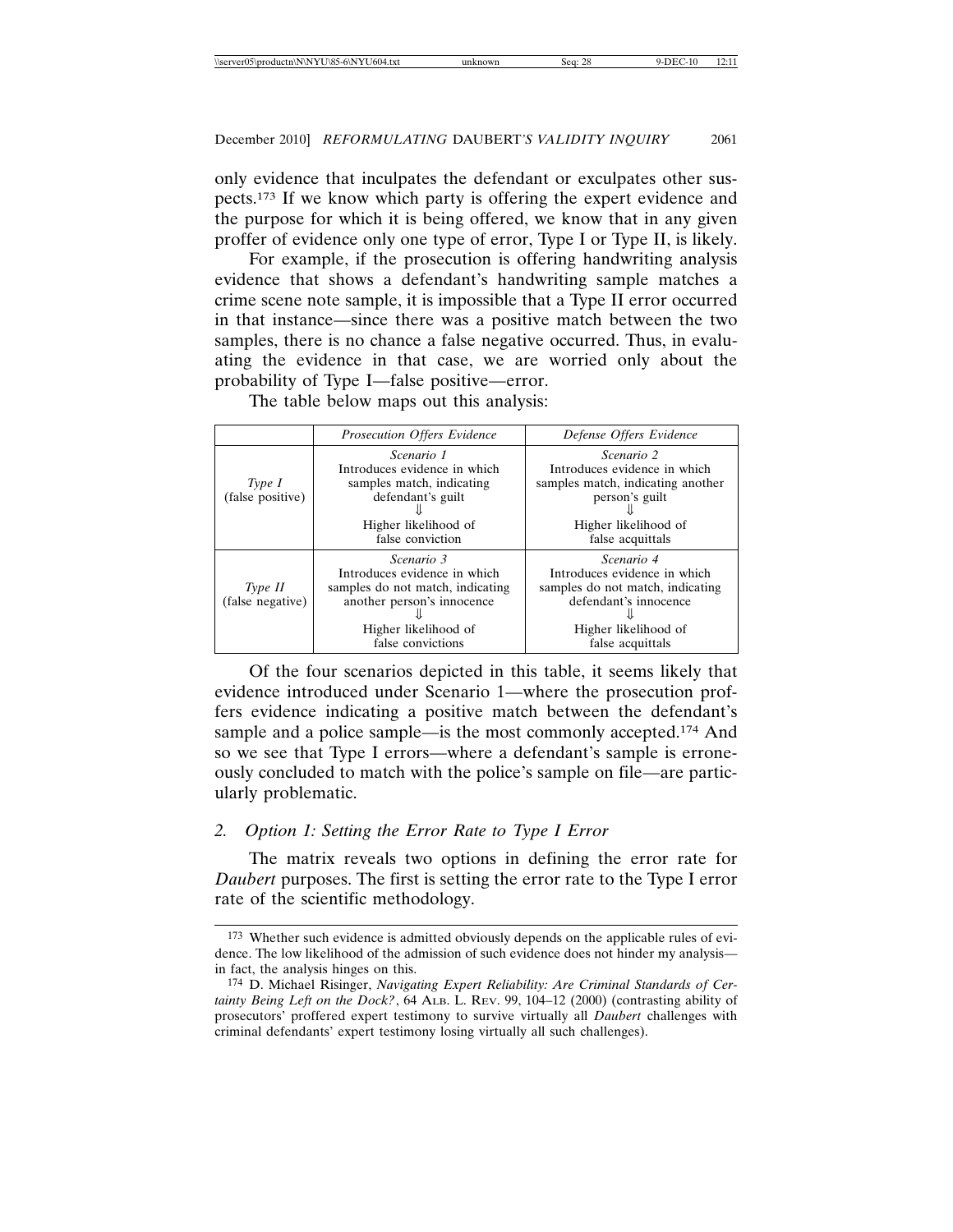Looking at the four possible scenarios, Scenario 1—when the prosecution introduces handwriting evidence identifying the defendant—is likely the most prevalent. If the *Daubert* error rate were set to mean Type I errors, Scenario 1 would be better accounted for. And because Scenario 1 is the most prevalent, this definition of the error rate would reflect the relevant error rate in most criminal trial forensic evidence proffers.175 To extrapolate a general *Daubert* rule from this chart, we want the error rate factor to mean only Type I error.

With regard to the criminal justice goal of consistency, the benefits of this definition are obvious. Defining the error rate as exclusively false positives provides a clear standard for judges to follow. Judges need not make any calculations themselves or ascertain which definition of the error rate is at issue in a particular evidence proffer.

Although relying on this first definition would minimize false convictions, by excluding false negatives, it does not perfectly promote the slightly broader goal of minimizing false results overall. Scenarios 3 and 4 are imperfectly covered by defining the error rate as Type I error since only Type II error is relevant in these cases. The Type I definition fails to discount the possible probative value of expert evidence that falls under Scenarios 3 and 4. In favor of encouraging the second criminal justice goal of clarity and consistency, our first goal of promoting accurate trial outcomes is somewhat compromised.

Defining error rate as only Type I involves another tradeoff: It sets a rule that prioritizes concern for false convictions absolutely over concern for false acquittals. Since we are more concerned with preventing false convictions than with preventing inaccuracy overall (i.e., both false acquittals and convictions), this definition is not fatally problematic. However, one may be slightly concerned with the extreme balance such a rule sets in favor of preventing false convictions over preventing false acquittals.

# *3. Option 2: A Case-By-Case Definition of the Error Rate*

I propose a second possible definition of the error rate that would strike a different balance in promoting the goals of trial outcome accuracy and consistency. One could devise a more nuanced rule that defines the error rate on a case-by-case basis. This rule would make the judge's considerations of types of error depend on who introduces the evidence and for what purpose: It would define the error rate as the one at issue in that particular proffer of evidence.

For example, imagine you are in Scenario 4: The defense submits handwriting analysis evidence indicating that the defendant's hand-

<sup>175</sup> Bernstein, *supra* note 14, at 459.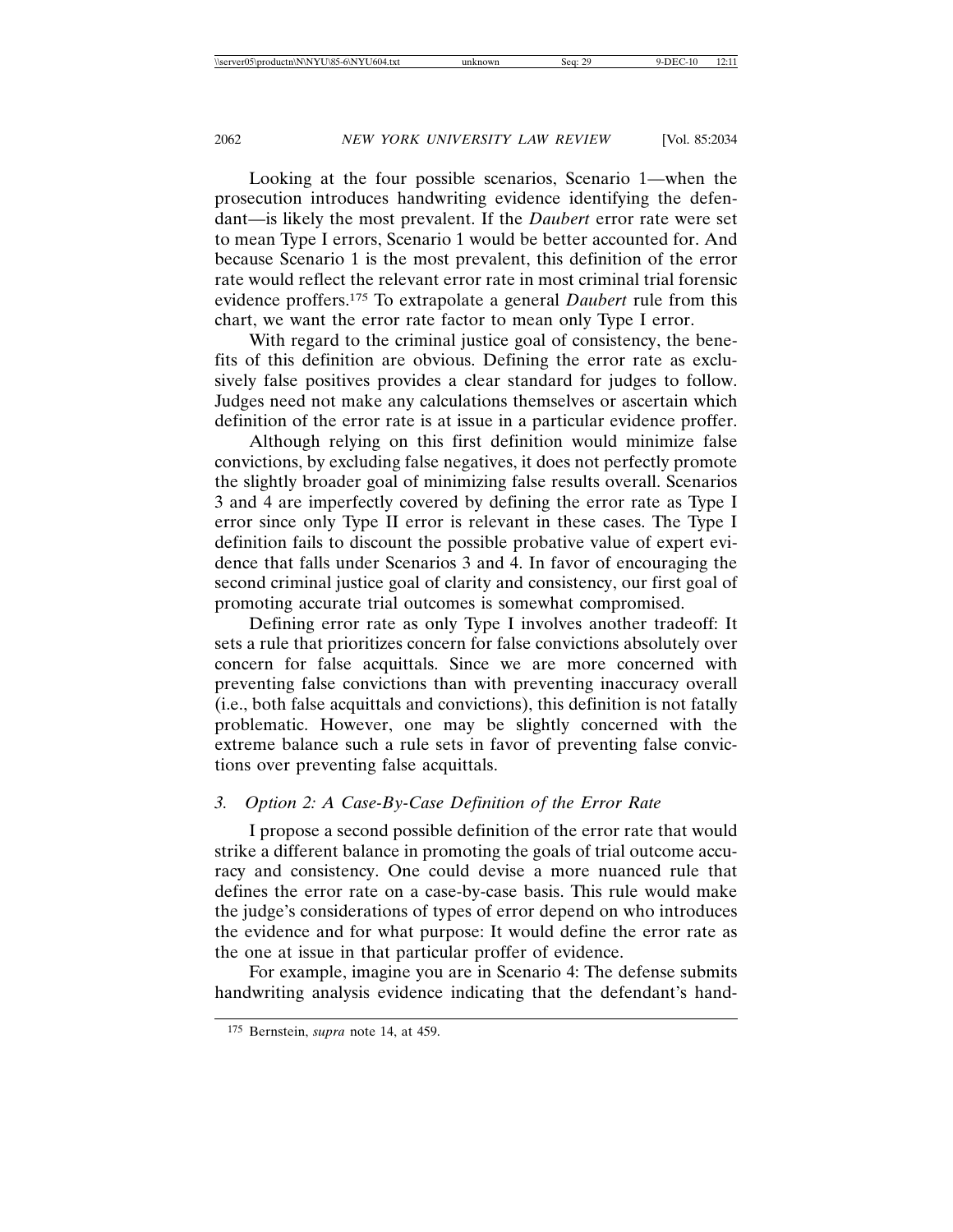writing does not match the perpetrator's. Here, the judge must be concerned specifically with a Type II, and not a Type I, error. A more nuanced rule needs to be formulated to account fully for the type of error risked in both Scenarios 1 and 4.

This second "nuanced definition" of the error rate is better than the first at promoting the overall criminal justice goal of trial outcome accuracy by enhancing the probative value of expert evidence. This definition focuses on the type of error at issue in each of all four scenarios. However, it raises a possible problem of impracticability for judges, since it requires judges to ascertain what the relevant error rate definition is for a given proffer of evidence. Thus, this flexible definition of the "error rate" does a worse job than the Type I–only definition of establishing clarity and promoting the goal of trial outcome consistency.

The clarity problem is not necessarily fatal to this second definition, for the rule is not as complicated as it first sounds. It can be reasonably intuitive for a judge to determine which type of error is of concern with any given proffer of forensic evidence: It is the error that increases the likelihood of the intended result of the party proffering the evidence. That is precisely how the error rate rule could be articulated for *Daubert*: The judge should first identify the error rate of the scientific methodology and, if possible, focus specifically on the probability of an error that would increase the likelihood of the result desired by the profferor.

Even with this enunciation of the second definition of "error rate," it is uncertain how much such an articulation would actually promote consistency in criminal trial outcomes. What is certain is that this second "nuanced" definition of the error rate strikes a balance in promoting criminal justice goals that strongly favors an overall concern with trial outcome accuracy over trial outcome consistency. If we remain comfortable with more directly and specifically promoting fairness for defendants and mitigating false convictions, we should adopt the first definition of the error rate and define it as Type I error only.

As a coda, the matrix analysis and the two possible proposed error rate definitions reveal one crucial fact: The ideal error rate definition is never one that means Type I *plus* Type II error. This overstates the possible error for every scenario and does not give an accurate picture of the relevant error rate for any of the four scenarios.